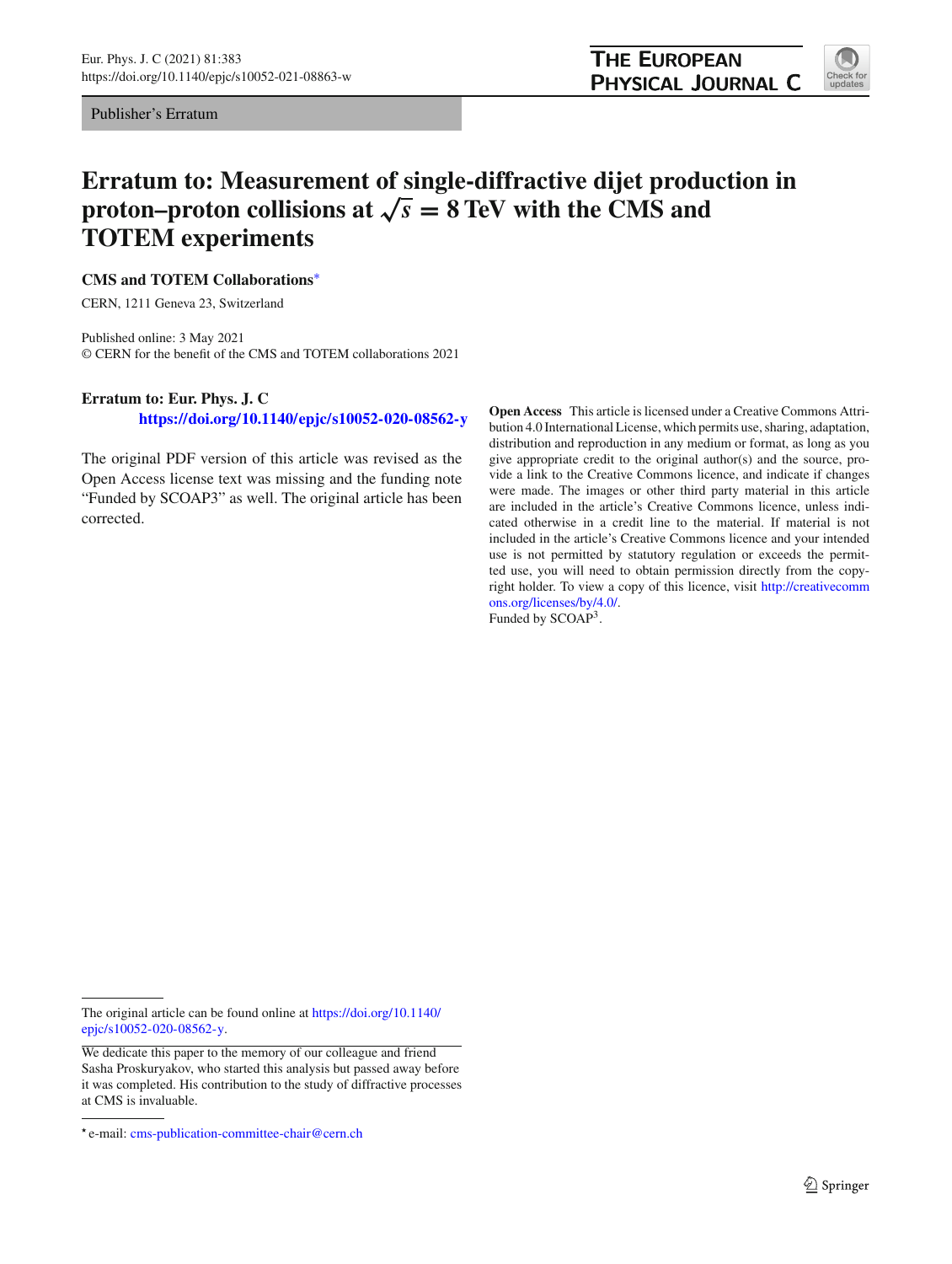### **CMS and TOTEM Collaborations**

### **Yerevan Physics Institute, Yerevan, Armenia**

A. M. Sirunyan, A. Tumasyan

### **Institut für Hochenergiephysik, Vienna, Austria**

W. Adam **D**[,](http://orcid.org/0000-0003-1967-6783) F. Ambrogi **D**, E. Asilar **D**, T. Bergauer, J. Brandstetter, M. Dragicevic **D**, J. Erö, A. Escalante Del Valle, M. Flechl, R. Frühwirth<sup>1</sup>, V. M. Ghete, J. Hrubec, M. Jeitler<sup>1</sup>, N. Krammer, I. Krätschmer, D. Liko, T. Madlener, I. Mikulec[,](http://orcid.org/0000-0002-6215-7228) N. Rad, H. Rohringer, J. Schieck  $\mathbb{D}^1$ , R. Schöfbeck, M. Spanring, D. Spitzbart  $\mathbb{D}$ , W. Waltenberger  $\mathbb{D}$ , J. Wittma[n](http://orcid.org/0000-0002-0664-3117)n  $\bigcirc$ , C.-E. Wulz<sup>1</sup>, M. Zarucki

### **Institute for Nuclear Problems, Minsk, Belarus**

V. Chekhovsky, V. Mossolov, J. Suarez Gonzalez

### **Universiteit Antwerpen, Antwerp, Belgium**

E. A. De Wolf[,](http://orcid.org/0000-0002-3998-4081) D. Di Croce, X. Janssen **D**, J. Lauwers, A. Lelek, M. Pieters, H. Van Haevermaet, P. Van Mechelen, N. Van Remortel

### **Vrije Universiteit Brussel, Brussels, Belgium**

S. Abu Zeid, F. Blekma[n](http://orcid.org/0000-0002-7366-7098)  $\circ$ [,](http://orcid.org/0000-0003-3984-9987) J. D'Hondt  $\circ$ , J. De Clercq, K. Deroover, G. Flouris, D. Lontkovskyi, S. Lowette  $\circ$ , I. Marchesini[,](http://orcid.org/0000-0002-1160-0621) S. Moortgat **(D**, L. Moreel[s](http://orcid.org/0000-0001-8216-4655) **(D**, Q. Pytho[n](http://orcid.org/0000-0001-9397-1057) **(D**, K. Skovpen **D**, S. Tavernier, W. Van Doninck, P. Van Mulders, I. Van Parijs

### **Université Libre de Bruxelles, Brussels, Belgium**

D. Beghin[,](http://orcid.org/0000-0003-1645-7454) B. Bilin  $\circledcirc$ , H. Brun, B. Clerbaux  $\circledcirc$ , G. De Lentdecker, H. Delannoy, B. Dorney, G. Fasanella, L. Favart  $\circledcirc$ , A. Grebenyuk[,](http://orcid.org/0000-0002-7931-4496) A. K. Kalsi **(b**, T. Lenzi, J. Luetic, N. Postiau, E. Starling **(b**, L. Thomas, C. Vander Velde, P. Vanlaer **(b**), D. Vannerom, Q. Wang

### **Ghent University, Ghent, Belgium**

T. Corne[l](http://orcid.org/0000-0002-5704-1896)is **(b**[,](http://orcid.org/0000-0002-3990-2074) D. D[o](http://orcid.org/0000-0002-2830-5872)bur, A. Fagot, M. Gul **[b**, I. Khvastunov<sup>2</sup>, D. Poyraz, C. Roskas, D. Trocino **[b**, M. Tytgat **[b**, W. Verbeke, B. Vermassen, M. Vit, N. Zaganidis

### **Université Catholique de Louvain, Louvain-la-Neuve, Belgium**

H. Bakhshiansohi[,](http://orcid.org/0000-0001-9640-8294) O. Bondu **(b**, G. Bruno, C. Caputo **(b**, P. David **b**, C. Delaere **b**, M. Delcourt, A. Giammanco **b**, G. Krintiras **D**[,](http://orcid.org/0000-0002-7088-8557) V. Lemaitre, A. Magitteri, K. Piotrzkowski, A. Saggio, M. Vidal Marono, P. Vischia **D**, J. Zobec

### **Centro Brasileiro de Pesquisas Fisicas, Rio de Janeiro, Brazil**

F. L. Alves[,](http://orcid.org/0000-0002-8369-1446) G. A. Alve[s](http://orcid.org/0000-0002-5157-5686) **D**, G. Correia Silva, C. Hensel, A. Moraes **D**, M. E. Pol, P. Rebello Teles

### **Universidade do Estado do Rio de Janeiro, Rio de Janeiro, Brazil**

E. Belchior Batista Das Chagas[,](http://orcid.org/0000-0002-5016-6434) W. Carvalho , J. Chinellato<sup>3</sup>, E. Coelho, E. M. Da Costa , G. G. Da Silveira  $\mathbf{D}^4$ , D. De Jesus Damia[o](http://orcid.org/0000-0002-3769-1680) **(b**[,](http://orcid.org/0000-0001-7830-0837) C. De Oliveira Martins, S. Fonseca De Souza **(b**, L. M. Huertas Guativa, H. Malbouisson, D. Matos Figueiredo, M. Melo De Al[m](http://orcid.org/0000-0001-9964-7805)eid[a](http://orcid.org/0000-0002-6590-3169), C. Mora Herrera, L. Mundim , H. Nogima, W. L. Prado Da Silva  $\odot$ , L. J. Sanchez Rosas[,](http://orcid.org/0000-0001-6998-1108) A. Santoro, A. Sznajder **(b)**, M. Thiel, E. J. Tonelli Manganote<sup>3</sup>, F. Torres Da Silva De Araujo, A. Vilela Pereira

#### **Universidade Estadual Paulista***a***, Universidade Federal do ABC***b***, São Paulo, Brazil**

S. Ahuj[a](http://orcid.org/0000-0002-9951-9448)  $\mathbf{p}^a$  $\mathbf{p}^a$  $\mathbf{p}^a$ , C. A. Bernardes  $\mathbf{p}^a$ , L. Call[i](http://orcid.org/0000-0002-1809-5226)garis  $\mathbf{p}^a$ , T. R. Fernandez Perez Tomei  $\mathbf{p}^a$ , E. M. Gregores  $\mathbf{p}^b$ , P. G. Mercadante *[b](http://orcid.org/0000-0001-8333-4302)*, S. F. Novaes *[a](http://orcid.org/0000-0003-0471-8549)*, SandraS. Padula *[a](http://orcid.org/0000-0003-3071-0559)*

### **Institute for Nuclear Research and Nuclear Energy, Bulgarian Academy of Sciences, Sofia, Bulgaria**

A. Aleksandrov, R. Hadjiiska, P. Iaydjiev, A. Marinov, M. Misheva, M. Rodozov, M. Shopova, G. Sultanov

**University of Sofia, Sofia, Bulgaria** A. Dimitrov[,](http://orcid.org/0000-0002-8511-6883) L. Litov **D**, B. Pavlov, P. Petkov

**Beihang University, Beijing, China** W. Fan[g](http://orcid.org/0000-0002-5247-3833)  $\bigcirc^5$ , X. Gao<sup>5</sup>, L. Yuan<sup>5</sup>

**Department of Physics, Tsinghua University, Beijing, China** Y. Wang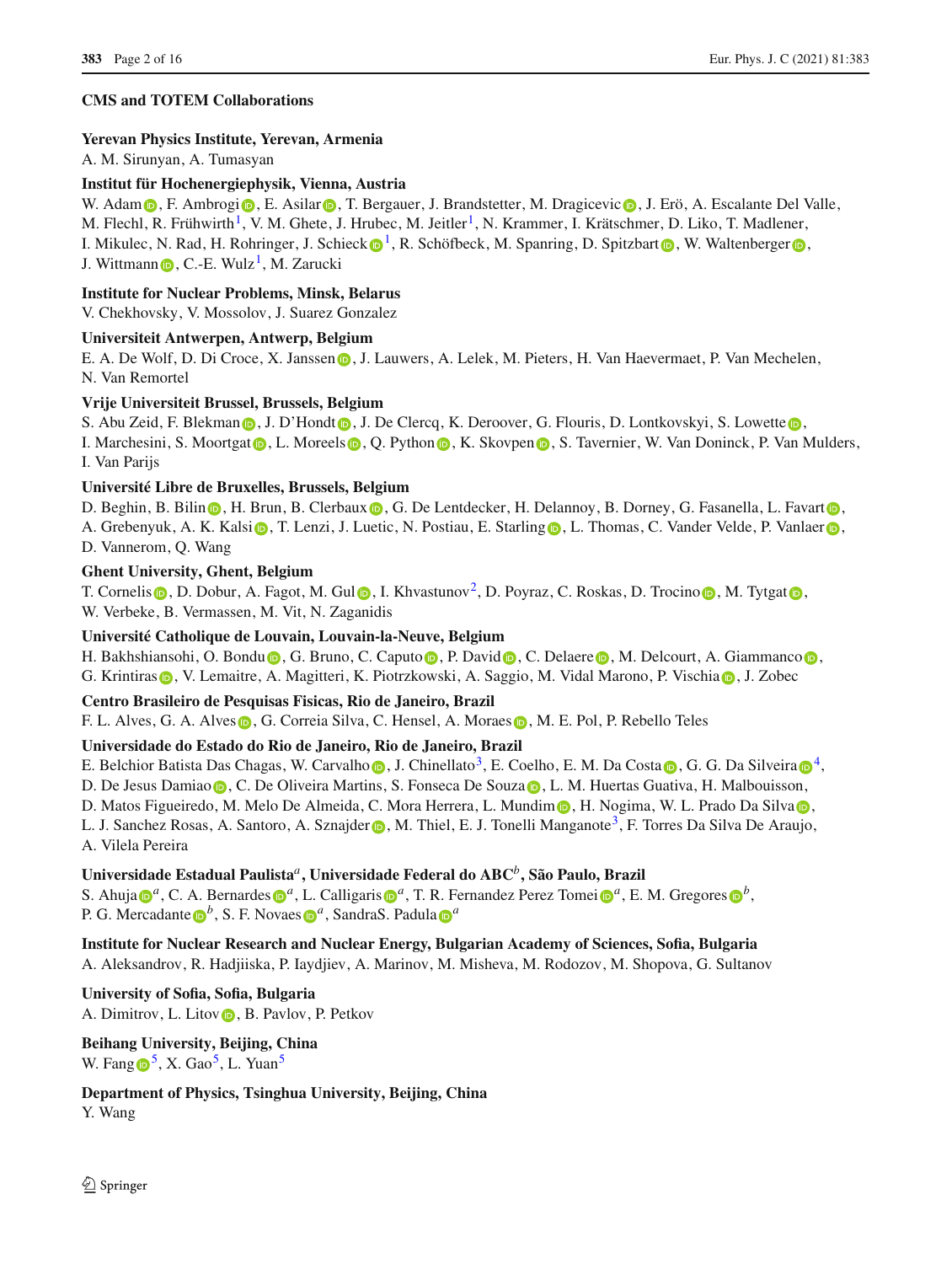#### **Institute of High Energy Physics, Beijing, China**

M. Ahmad[,](http://orcid.org/0000-0002-4799-1636) J. G. Bian **D.** G. M. Chen **D.** H. S. Chen **D.** M. Chen **D.** Y. Chen **D.** C. H. Jiang, D. Leggat, H. Liao, Z. Liu, S. M. Shahee[n](http://orcid.org/0000-0001-5732-7950)<sup>6</sup>, A. Spiezia, J. Ta[o](http://orcid.org/0000-0001-8365-7726), E. Yazgan **D**, H. Zhang, S. Zhang<sup>6</sup>, J. Zhao **D** 

**State Key Laboratory of Nuclear Physics and Technology, Peking University, Beijing, China** Y. Ban[,](http://orcid.org/0000-0001-5704-8476) G. Che[n](http://orcid.org/0000-0001-9565-4186) **D**, A. Levin **D**, J. Li, L. Li, Q. Li, Y. Mao, S. J. Qian, D. Wang

#### **Universidad de Los Andes, Bogota, Colombia**

C. Avila [,](http://orcid.org/0000-0002-3222-0249) A. Cabrera, C. A. Carrillo Montoya, L. F. Chaparro Sierra, C. Florez **(p**), C. F. González Hernández, M. A. Segura Delgado

### **University of Split, Faculty of Electrical Engineering, Mechanical Engineering and Naval Architecture, Split, Croatia** B. Courbon[,](http://orcid.org/0000-0001-7387-3812) N. Godinovic **D**, D. Lelas, I. Puljak **D**, T. Sculac

**University of Split, Faculty of Science, Split, Croatia**

Z. Antunovic, M. Kovac

**Institute Rudjer Boskovic, Zagreb, Croatia** V. Briglievic  $\bigcirc$ [,](http://orcid.org/0000-0001-9116-1202) D. Ferencek  $\bigcirc$ , K. K[a](http://orcid.org/0000-0001-7430-2552)dija, B. Mesic, M. Roguljic, A. Starodumov<sup>7</sup>, T. Susa  $\bigcirc$ 

#### **University of Cyprus, Nicosia, Cyprus**

M. W. Ather[,](http://orcid.org/0000-0002-2978-2718) A. Attiki[s](http://orcid.org/0000-0002-3432-3452), M. Kolosova, G. Mavromanolakis, J. Mousa **(b)**, C. Nicolaou, F. Ptochos **(b)**, P. A. Razis, H. Rykaczewski

**Charles University, Prague, Czech Republic** M. Finger  $\text{S}$ , M. Finger Jr. $\text{S}$ 

**Escuela Politecnica Nacional, Quito, Ecuador**

E. Ayala

**Universidad San Francisco de Quito, Quito, Ecuador**

E. Carrera Jarrin

### **Academy of Scientific Research and Technology of the Arab Republic of Egypt, Egyptian Network of High Energy Physics, Cairo, Egypt**

A. Ellithi Kamel<sup>9</sup>, M. A. Mahmoud  $\bigcirc$ <sup>[10](#page-13-9),11</sup>, E. Salama<sup>[11,](#page-13-10)[12](#page-13-11)</sup>

#### **National Institute of Chemical Physics and Biophysics, Tallinn, Estonia**

S. Bhowmik[,](http://orcid.org/0000-0001-7040-9491) A. Carvalho Antunes De Oliveira, R. K. Dewanjee **(b)**, K. Ehataht, M. Kadastik, M. Raidal **(b)**, C. Veelken

#### **Department of Physics, University of Helsinki, Helsinki, Finland**

P. Eerol[a](http://orcid.org/0000-0002-3244-0591) **D**[,](http://orcid.org/0000-0001-7369-2536) H. Kirsche[n](http://orcid.org/0000-0002-5200-6477)mann **D**, J. Pekkanen, M. Voutilainen **D** 

#### **Helsinki Institute of Physics, Helsinki, Finland**

J. Havukainen, J. K. Heikkilä, T. Järvinen, V. Karimäki, R. Kinnunen, T. Lampén, K. Lassila-Perini, S. Laurila, S. Lehti, T. Lindén[,](http://orcid.org/0000-0003-2340-4641) P. Luukka **(b.** T. Mäe[n](http://orcid.org/0000-0002-7073-7767)pää, H. Siikonen, E. Tuominen **(b.** J. Tuominiemi

**Lappeenranta University of Technology, Lappeenranta, Finland** T. Tuuva

#### **IRFU, CEA, Université Paris-Saclay, Gif-sur-Yvette, France**

M. Besancon[,](http://orcid.org/0000-0002-9860-101X) F. Couderc **(b)**, M. Dejardin, D. Denegri, J. L. Faure, F. Ferri **(b)**, S. Ganjour, A. Givernaud, P. Gras, G. Hamel de Monchenault[,](http://orcid.org/0000-0001-6402-4050) P. Jarry, C. Leloup, E. Locci, J. Malcles, G. Negro, J. Rander, A. Rosowsky, M.Ö. Sahin  $\circ$ , M. Titov<sub>o</sub>

#### **Laboratoire Leprince-Ringuet, CNRS/IN2P3, Ecole Polytechnique, Institut Polytechnique de Paris, Paris, France**

A. Abdulsalam<sup>13</sup>[,](http://orcid.org/0000-0002-1194-8556) C. Amendola **e**, I. Antropov, F. Beaudette **e**, P. Busson, C. Charlot, R. Granier de Cassagnac,

I. Kucher **(b**, A. Lobano[v](http://orcid.org/0000-0002-5376-0877) **(b**[,](http://orcid.org/0000-0001-9580-683X) J. Martin Blanco, C. Martin Perez, M. Nguyen, C. Ochando, G. Ortona **(b**, P. Paganini **(b**),

J. Rembser[,](http://orcid.org/0000-0001-5187-3571) R. Saler[n](http://orcid.org/0000-0002-5397-252X)o **D**, J. B. Sauvan **D**, Y. Sirois **D**, A. G. Stahl Leiton **D**, A. Zabi, A. Zghiche **D**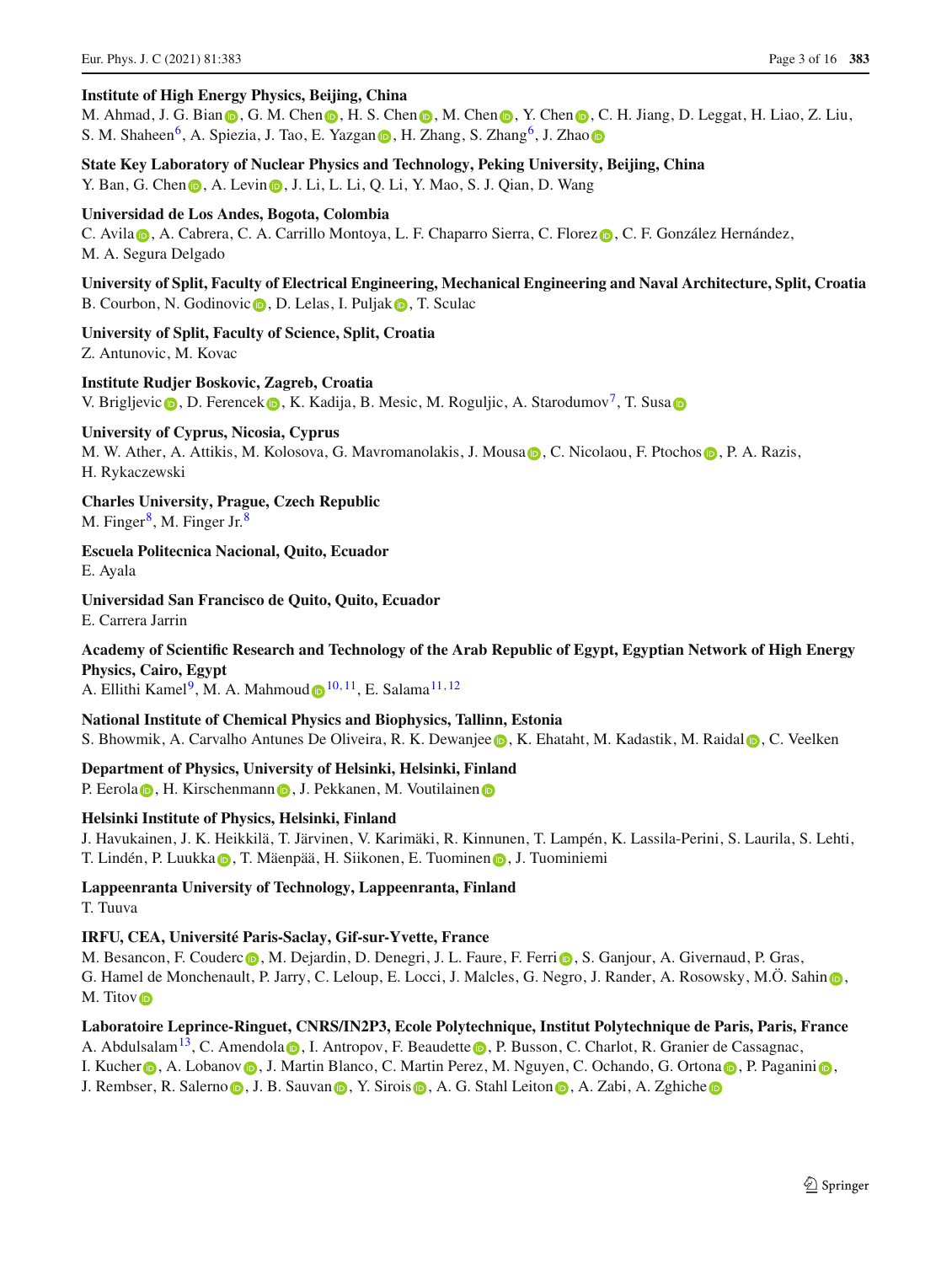#### **Université de Strasbourg, CNRS, IPHC UMR 7178, Strasbourg, France**

J.-L. Agra[m](http://orcid.org/0000-0001-7476-0158) <sup>14</sup>[,](http://orcid.org/0000-0002-5230-8387) J. Andrea, D. Bloch, G. Bourgatte, J.-M. Brom, E. C. Chabert, V. Cherepanov, C. Collard **D**, E. Conte<sup>14</sup>, J.-C. Fontaine<sup>14</sup>[,](http://orcid.org/0000-0003-4301-2688) D. Gelé, U. Goerlach, M. Jansová, A.-C. Le Bihan, N. Tonon **p.** P. Van Hove

#### **Centre de Calcul de l'Institut National de Physique Nucleaire et de Physique des Particules, CNRS/IN2P3, Villeurbanne, France**

S. Gadrat

### **Université de Lyon, Université Claude Bernard Lyon 1, CNRS-IN2P3, Institut de Physique Nucléaire de Lyon, Villeurbanne, France**

S. Beaucero[n](http://orcid.org/0000-0002-2939-5646) **O**[,](http://orcid.org/0000-0002-8036-9267) C. B[e](http://orcid.org/0000-0001-7556-2743)rnet, G. Boudoul, N. Chanon **O**, R. Chierici, D. Contardo, P. Depasse **O**, H. El Mamouni, J. Fay, L. Finco **[,](http://orcid.org/0000-0001-6185-2045) S.** Gascon, M. Gouzevitch, G. Grenier, B. Ille, F. Lagarde **, I. B.** Laktineh, H. Lattaud, M. Lethuillier  $\bullet$ , L. M[i](http://orcid.org/0000-0003-0885-824X)rabito, S. Perries, A. Popov<sup>15</sup>, V. Sordini **D**, G. Touquet, M. Vander Donckt, S. Viret

### **Georgian Technical University, Tbilisi, Georgia**

T. Toriashvili<sup>[16](#page-13-15)</sup>

### **Tbilisi State University, Tbilisi, Georgia**

Z. Tsamalaidze<sup>[8](#page-13-7)</sup>

### **RWTH Aachen University, I. Physikalisches Institut, Aachen, Germany**

C. Auterma[n](http://orcid.org/0000-0002-0057-0033)n **D**[,](http://orcid.org/0000-0001-9813-8646) L. Feld **D**, M. K. Kiesel, K. Klein, M. Lipinski, M. Preuten, M. P. Rauch, C. Schomakers, J. Schulz, M. Teroerde **D**[,](http://orcid.org/0000-0002-5892-1377) B. Wittmer

### **RWTH Aachen University, III. Physikalisches Institut A, Aachen, Germany**

A. Albert [,](http://orcid.org/0000-0002-7647-6895) M. Erdmann, S. Erdweg, T. Esch, R. Fischer, S. Ghosh, A. Güth, T. Hebbeker  $\odot$ , C. Heidemann  $\odot$ , K. Hoepfner[,](http://orcid.org/0000-0002-9635-5126) H. Keller, L. Mastrolorenzo, M. Merschmeyer  $\circledcirc$ , A. Meyer, P. Millet, S. Mukherjee  $\circledcirc$ , T. Pook  $\circledcirc$ , M. Radziej[,](http://orcid.org/0000-0003-2711-8984) H. Reithler, M. Rieger, A. Schmidt **D**, D. Teyssier, S. Thüer

### **RWTH Aachen University, III. Physikalisches Institut B, Aachen, Germany**

G. Flügge[,](http://orcid.org/0000-0002-3522-5926) O. Hlushchenko, T. Kress, T. Müller, A. Nehrkorn **(b)**, A. Nowack **(b)**, C. Pistone, O. Pooth, D. Roy, H. Sert, A. Stahl $\mathbf{D}^{17}$  $\mathbf{D}^{17}$  $\mathbf{D}^{17}$ 

#### **Deutsches Elektronen-Synchrotron, Hamburg, Germany**

M. Aldaya Martin, T. Arndt, C. Asawatangtrak[u](http://orcid.org/0000-0002-6228-4104)ldee, I. Babounikau (D, K. Beernaert, O. Behnke, U. Behrens, A. Bermúdez Martínez[,](http://orcid.org/0000-0002-2988-9830) D. Bertsche **(p**, A. A. Bin Anuar **(p**, K. Borras<sup>18</sup>, V. Botta, A. Campbell, P. Connor, C. Contreras-Campana, V. Danilov, A. De Wit, M. M. Defranchis, C. Diez Pardos, D. Domínguez Damiani, G. Eckerlin, T. Eichhorn, A. Elwoo[d](http://orcid.org/0000-0002-6706-8443)  $\bigcirc$ [,](http://orcid.org/0000-0003-0748-8494) E. Eren, E. Gallo<sup>19</sup>, A. Geiser, J. M. Grados Luyando, A. Grohsjean  $\bigcirc$ , M. Guthoff, M. Hara[n](http://orcid.org/0000-0002-0429-2448)ko **D**[,](http://orcid.org/0000-0002-4781-5704) A. Harb **D**, H. Jung, M. Kasemann **D**, J. Keaveney **D**, C. Kleinwor[t](http://orcid.org/0000-0002-9017-9504) **D**, J. Knolle **D**, D. Krücker, W. Lange, T. Lenz[,](http://orcid.org/0000-0003-1761-8221) J. Leonard **D**, K. Lipka, W. Lohmann<sup>20</sup>, R. Mankel, I.-A. Melzer-Pellmann, A. B. Meyer, M. Meyer, M. Missiroli **D**[,](http://orcid.org/0000-0002-3984-4732) G. Mittag, J. Mnic[h](http://orcid.org/0000-0001-7242-8426) **D**, V. Myronenko **D**, S. K. Pflitsch, D. Pitzl, A. Raspereza, A. Saibel, M. Savitskyi, P. Saxena[,](http://orcid.org/0000-0001-5352-7744) P. Schütze, C. Schwanenberger **(b)**, R. Shevchenko **(b)**, A. Singh, H. Tholen **(b)**, O. Turkot **(b)**, A. Vagnerini, M. Van De Klundert[,](http://orcid.org/0000-0002-8724-9604) G. P. Van Onsem, R. Walsh, Y. Wen  $\circled{B}$ , K. Wichmann, C. Wissing, O. Zenaiev  $\circled{B}$ 

#### **University of Hamburg, Hamburg, Germany**

R. Agglet[o](http://orcid.org/0000-0001-5135-7489)n[,](http://orcid.org/0000-0003-0634-5539) S. Bein, L. Benato **(b**, A. Benecke, T. Dreyer, A. Ebrahimi **(b**, E. Garutti **[b**, D. Gonzalez, P. Gunnellini, J. Haller <sub>(2</sub>)[,](http://orcid.org/0000-0002-7004-9227) A. Hin[z](http://orcid.org/0000-0002-1797-5774)mann (3), A. Karavdina, G. Kasieczka, R. Klanner (5), R. Kogler, N. Kovalchuk, S. Kurz (5), V. Kutzner, J. Lange, D. Marconi, J. Multhaup, M. Niedziela, C. E. N. Niemeyer, D. Nowatschin, A. Perieanu, A. Reimers, O. Rieger, C. Scha[r](http://orcid.org/0000-0003-2620-3159)f **D**[,](http://orcid.org/0000-0002-0052-597X) P. Schleper, S. Schumann, J. Schwandt **D**, J. Sonneveld, H. Stadie, G. Steinbrück, F. M. Stober **D**, M. Stöver **D**[,](http://orcid.org/0000-0003-2607-7287) B. Vormwald **D**, I. Zoi

#### **Karlsruher Institut fuer Technologie, Karlsruhe, Germany**

M. Akbiyik, C. Barth, M. Baselga, S. Baur, E. But[z](http://orcid.org/0000-0002-2403-5801)  $\bigcirc$ , R. Caspart, T. Chwalek, F. Colombo, W. De Boer, A. Dierlamm,

K. El Morabit[,](http://orcid.org/0000-0001-6506-3107) N. Falterma[n](http://orcid.org/0000-0001-8989-8387)n  $\circledcirc$  $\circledcirc$  $\circledcirc$ , B. Freund, M. Gi[f](http://orcid.org/0000-0003-3563-9093)fels, M. A. Harrendorf  $\circledcirc$ , F. Hartmann  $\circledcirc$ <sup>17</sup>, S. M. Heindl  $\circledcirc$ ,

U. Husem[a](http://orcid.org/0000-0002-3060-2278)nn  $\oplus$ [,](http://orcid.org/0000-0002-4021-4260) I. Katkov<sup>15</sup>, S. Kudella, S. Mitra  $\oplus$ , M. U. Mozer, Th. Müller, M. Musich, M. Plagge, G. Quast  $\oplus$ ,

K. Rabbe[r](http://orcid.org/0000-0001-8058-9828)tz **(b**[,](http://orcid.org/0000-0002-2535-402X) M. Schröder **(b**, I. Shvetsov, H. J. Simonis, R. Ulrich **(b**, S. Wayand, M. Weber, T. Weiler, C. Wöhrmann, R. Wolf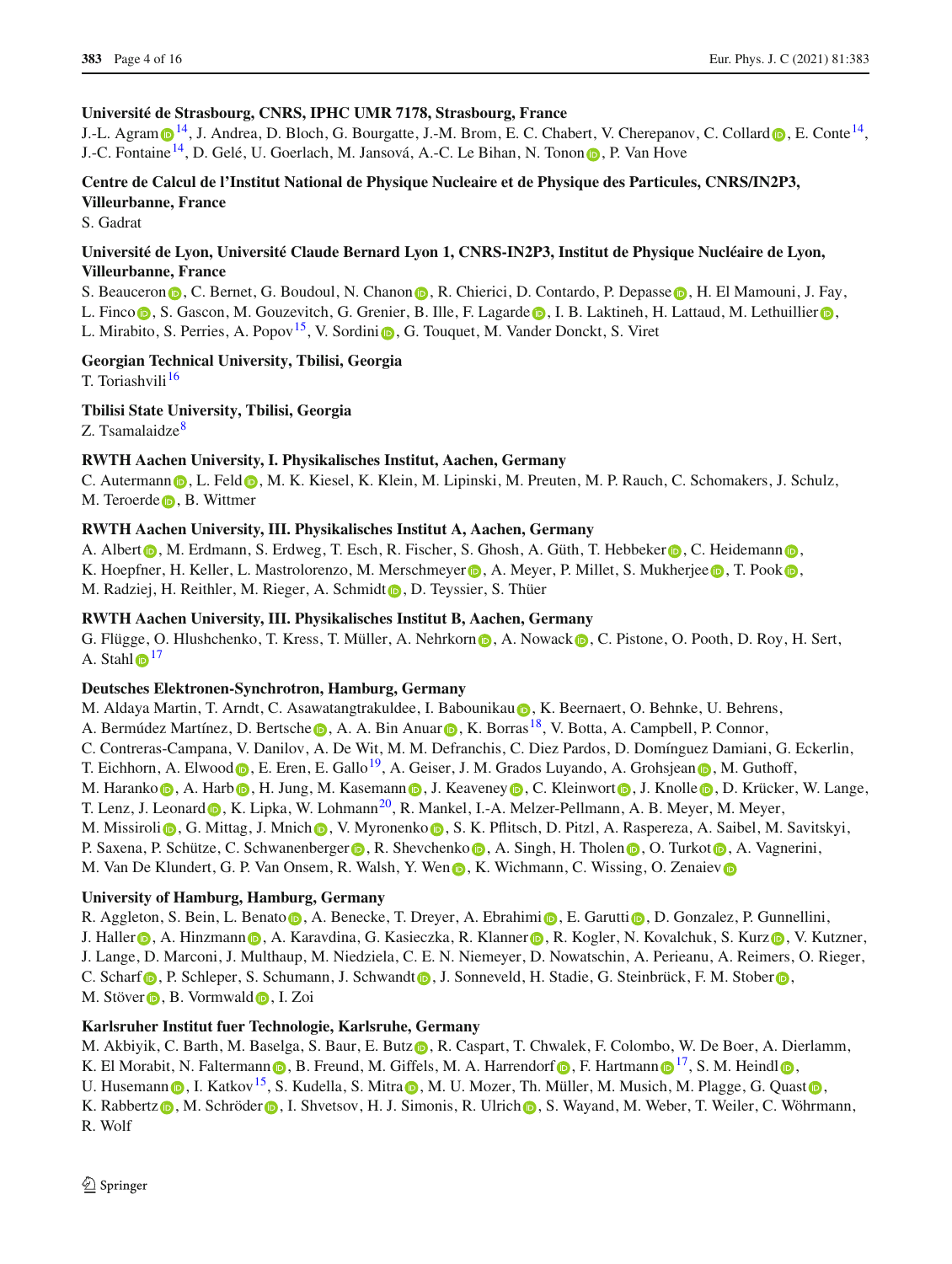### **Institute of Nuclear and Particle Physics (INPP), NCSR Demokritos, Aghia Paraskevi, Greece**

G. Anagnostou, G. Daskalakis, T. Geralis, A. Kyriakis, D. Loukas, G. Paspalaki

#### **National and Kapodistrian University of Athens, Athens, Greece**

A. Agapitos, G. Karathanasis, P. Kontaxakis, A. Panagiotou, I. Papavergou, N. Saoulidou, K. Vellidis

**National Technical University of Athens, Athens, Greece** K. Kousouris **D**[,](http://orcid.org/0000-0002-6360-0869) I. Papakrivopoulos, G. Tsipolitis

#### **University of Ioánnina, Ioánnina, Greece**

I. Evangelou, C. Foudas, P. Gianneios, P. Katsoulis, P. Kokkas, S. Mallios, N. Manthos, I. Papadopoulos, E. Paradas, J. Strologa[s](http://orcid.org/0000-0002-2225-7160) **D**, F. A. Triantis, D. Tsitsonis

**MTA-ELTE Lendület CMS Particle and Nuclear Physics Group, Eötvös Loránd University, Budapest, Hungary** M. Bartók<sup>21</sup>[,](http://orcid.org/0000-0002-3154-6925) M. C[s](http://orcid.org/0000-0002-5440-4356)anad **(b**, N. Filipovic, P. Majo[r](http://orcid.org/0000-0003-0707-9762), M. I. Nagy, G. Pasztor **(b**, O. Surányi, G. I. Veres **(b**)

**Wigner Research Centre for Physics, Budapest, Hungary**

G. Bencze[,](http://orcid.org/0000-0001-9608-3901) C. Hajdu $\bigcirc$  $\bigcirc$  $\bigcirc$ , D. Horvath<sup>22</sup>, Á. Hunyadi, F. Sikler $\bigcirc$ , T.Á. Vámi $\bigcirc$ , V. Veszpremi, G. Vesztergombi<sup>†</sup>

**Institute of Nuclear Research ATOMKI, Debrecen, Hungary** N. Beni[,](http://orcid.org/0000-0002-8615-7492) S. Czellar, J. Karancsi<sup>21</sup>, A. Makovec **D**. J. Molnar, Z. Szillasi

**Institute of Physics, University of Debrecen, Debrecen, Hungary** P. Raics[,](http://orcid.org/0000-0002-2129-1279) Z. L. Trocsanyi<sub>D</sub>, B. Ujvari

**Indian Institute of Science (IISc), Bangalore, India** S. Choudhury[,](http://orcid.org/0000-0002-9344-6655) J. R. Komaragiri **D**, P. C. Tiwari

**National Institute of Science Education and Research, HBNI, Bhubaneswar, India**

S. Bahinipati<sup>24</sup>, C. Kar, P. Mal, K. Mandal, A. Nayak<sup>25</sup>, S. Roy Chowdhury, D. K. Sahoo<sup>24</sup>, S. K. Swain

### **Panjab University, Chandigarh, India**

S. Bansal **D**[,](http://orcid.org/0000-0003-1992-0336) S. B. Beri, V. Bhatnagar, S. Chauhan, R. Chawla, N. Dhingra, R. Gupta, A. Kaur, M. Kaur, S. Kaur, P. Kumari[,](http://orcid.org/0000-0002-0433-4484) M. Lohan, M. Meena, A. Mehta , K. Sandeep, S. Sharma, J. B. Singh, A. K. Virdi, G. Walia

#### **University of Delhi, Delhi, India**

A. Bhardwaj[,](http://orcid.org/0000-0001-5029-1887) B. C. Choudhary **(b)**, R. B. Garg, M. Gola, S. Keshr[i](http://orcid.org/0000-0003-3280-2350) **(b)**, Ashok Kumar, S. Malhotra, M. Naimuddi[n](http://orcid.org/0000-0003-4542-386X) **(b)**, P. Priyanka, K. Ranjan, Aashaq Shah, R. Sharm[a](http://orcid.org/0000-0003-1181-1426)

### **Saha Institute of Nuclear Physics, HBNI, Kolkata, India**

R. Bhardwaj<sup>26</sup>, M. Bharti<sup>26</sup>, R. Bhattacharya, S. Bhattacharya, U. Bhawandeep<sup>26</sup>, D. Bhowmik, S. Dey, S. Dutt<sup>26</sup>, S. Dutta, S. Ghosh, M. Maity<sup>27</sup>, K. Mondal, S. Nandan, A. Purohit, P. K. Rout, A. Roy, G. Saha, S. Sarkar, T. Sarkar <sup>27</sup>, M. Sharan, B. Singh<sup>26</sup>, S. Thakur<sup>26</sup>

**Indian Institute of Technology Madras, Madras, India**

P. K. Behera **D**[,](http://orcid.org/0000-0002-1527-2266) A. Muhammad

**Bhabha Atomic Research Centre, Mumbai, India** R. Chudasama[,](http://orcid.org/0000-0001-8118-5331) D. Dutta, V. Jha, V. Kumar, D. K. Mishra, P. K. Netrakanti, L. M. Pant, P. Shukla **D.** P. Suggisetti

**Tata Institute of Fundamental Research-A, Mumbai, India** T. Aziz[,](http://orcid.org/0000-0001-5233-553X) M. A. Bhat, S. Dugad, G. B. Mohanty **D**, N. Sur **D**, Ravindra Kumar Verma

### **Tata Institute of Fundamental Research-B, Mumbai, India**

S. Banerjee[,](http://orcid.org/0000-0001-5078-3689) S. Bhattacharya, S. Chatterjee, P. Das, M. Guchait, Sa. Jain  $\circled{P}$ , S. Karmakar, S. Kumar, G. Majumder, K. Mazumdar, N. Sahoo

#### **Indian Institute of Science Education and Research (IISER), Pune, India**

S. Ch[a](http://orcid.org/0000-0001-6886-0726)uhan **D**[,](http://orcid.org/0000-0001-5102-4326) S. Dube **D**, V. Hegde, A. Kapoo[r](http://orcid.org/0000-0002-1844-1504) **D**, K. Kothekar **D**, S. Pandey, A. Rane, A. Rastogi, S. Sharma **D**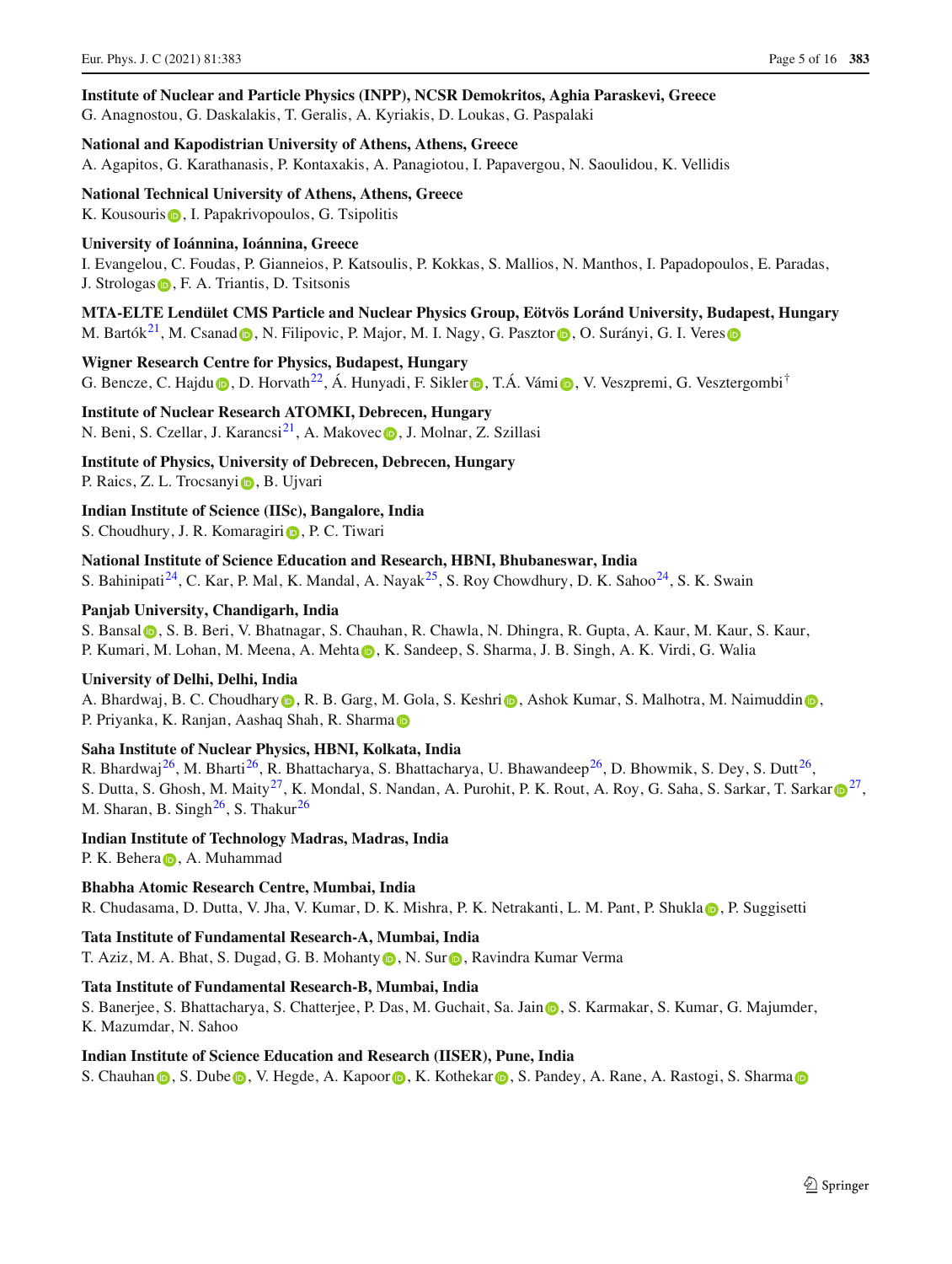### **Institute for Research in Fundamental Sciences (IPM), Tehran, Iran**

S. Chenarani<sup>28</sup>, E. Eskandari Tadavani, S. M. Etesami<sup>28</sup>, M. Khakzad, M. Mohammadi Najafabadi, M. Naseri, F. Rezaei Hosseinabadi, B. Safarzadeh<sup>29</sup>, M. Zeinali

# **University College Dublin, Dublin, Ireland**

M. Felcini  $\mathbf{D}$ [,](http://orcid.org/0000-0002-2051-9331) M. Grunewald  $\mathbf{D}$ 

# **INFN Sezione di Bari***a***, Università di Bari***b***, Politecnico di Bari***c***, Bari, Italy**

M. Abbresci[a](http://orcid.org/0000-0002-0625-6811)  $\mathbf{D}^{a,b}$ , C. Calabria  $\mathbf{D}^{a,b}$ , A. Colaleo  $\mathbf{D}^{a}$ , D. Creanza  $\mathbf{D}^{a,c}$ , L. Cristella  $\mathbf{D}^{a,b}$ , N. De Filippis  $\mathbf{D}^{a,c}$ , M. De P[a](http://orcid.org/0000-0002-6909-774X)lma  $\mathbf{a}^{a,b}$ , A. Di Florio<sup>*a*,*b*</sup>, F. Errico<sup>*a*,*b*</sup>, L. Fiore  $\mathbf{a}^{a}$ , A. Gelmi<sup>*a*,*b*</sup>, G. Iaselli  $\mathbf{a}^{a,c}$ , M. Ince  $\mathbf{a}^{a,b}$ , S. Lezki  $\mathbf{a}^{a,b}$ , G. M[a](http://orcid.org/0000-0001-5460-2638)ggi  $\mathbf{D}^{a,c}$ , M. Maggi  $\mathbf{D}^{a}$ , G. Miniello  $\mathbf{D}^{a,b}$ , S. My  $\mathbf{D}^{a,b}$ , S. Nuzzo  $\mathbf{D}^{a,b}$ , A. Pompili  $\mathbf{D}^{a,b}$ , G. Pugliese  $\mathbf{D}^{a,c}$ , R. R[a](http://orcid.org/0000-0002-9285-8631)dogna  $\mathbf{p}^a$ , A. Ranieri  $\mathbf{p}^a$ , G. Selvaggi<sup>a,b</sup>, A. Sharma<sup>a</sup>, L. Silvestris  $\mathbf{p}^a$ , R. Venditti  $\mathbf{p}^a$ , P. Verwilligen  $\mathbf{p}^a$ 

# **INFN Sezione di Bologna***a***, Università di Bologna***b***, Bologna, Italy**

G. Abb[i](http://orcid.org/0000-0003-2419-7971)endi  $\mathbf{D}^a$  $\mathbf{D}^a$  $\mathbf{D}^a$ , C. Battilana  $\mathbf{D}^{a,b}$ , D. Bonacorsi  $\mathbf{D}^{a,b}$ , L. Borgonovi<sup>*a*,*b*</sup>, S. Braibant-Giacomelli  $\mathbf{D}^{a,b}$ , R. Campanini  $\mathbf{D}^{a,b}$ , P. C[a](http://orcid.org/0000-0003-2510-5039)piluppi  $\mathbb{R}^{a,b}$ , A. Castr[o](http://orcid.org/0000-0003-2527-0456)  $\mathbb{R}^{a,b}$ , F. R. Cavallo  $\mathbb{R}^a$ , S. S. Chhibra  $\mathbb{R}^{a,b}$ , G. Codispoti  $\mathbb{R}^{a,b}$ , M. Cuffiani  $\mathbb{R}^{a,b}$ , G. M. D[a](http://orcid.org/0000-0001-5998-3070)llavalle  $\mathbf{D}^a$ , F. Fabbri<sup>a</sup>, A. Fanfani  $\mathbf{D}^{a,b}$ , E. Fontanesi, P. Giacomelli  $\mathbf{D}^a$ , C. Grandi  $\mathbf{D}^a$ , L. Guiducci<sup>a, b</sup>, F. Iemmi<sup>[a](http://orcid.org/0000-0002-7996-7139),b</sup>, S. Lo Meo<sup>a,30</sup>, S. Marcellini  $\mathbb{D}^a$ , G. Masetti  $\mathbb{D}^a$ , A. Montanari  $\mathbb{D}^a$ , F. L. Navarria  $\mathbb{D}^{a,b}$ , A. Perrotta  $\mathbb{D}^a$ , F. Prim[a](http://orcid.org/0000-0002-0474-0247)vera  $\mathbf{D}^{a,b}$ , A. M. Rossi  $\mathbf{D}^{a,b}$ , T. Rovelli  $\mathbf{D}^{a,b}$ , G. P. Siroli  $\mathbf{D}^{a,b}$ , N. Tosi  $\mathbf{D}^{a}$ 

# **INFN Sezione di Catania***a***, Università di Catania***b***, Catania, Italy**

S. Albergo  $\mathbf{D}^{a,b}$  $\mathbf{D}^{a,b}$  $\mathbf{D}^{a,b}$ , A. D[i](http://orcid.org/0000-0002-5071-5501) Mattia  $\mathbf{D}^{a}$ , R. Potenza<sup>*a*,*b*</sup>, A. Tricomi  $\mathbf{D}^{a,b}$ , C. Tuve  $\mathbf{D}^{a,b}$ 

# **INFN Sezione di Firenze***a***, Università di Firenze***b***, Florence, Italy**

G. B[a](http://orcid.org/0000-0001-7997-0306)rbagl[i](http://orcid.org/0000-0002-3763-5267)  $\mathbb{D}^a$ [,](http://orcid.org/0000-0002-4098-3502) K. Chatterjee<sup>*a*,*b*</sup>, V. Ciulli  $\mathbb{D}^{a,b}$ , C. Civinini  $\mathbb{D}^a$ , R. D'Alessandro  $\mathbb{D}^{a,b}$ , E. Focardi  $\mathbb{D}^{a,b}$ , G. Latino  $\mathbb{D}$ , P. Lenzi  $\mathbb{D}^{a,b}$  $\mathbb{D}^{a,b}$  $\mathbb{D}^{a,b}$ , M. Meschini  $\mathbb{D}^{a}$ , S. Paoletti  $\mathbb{D}^{a}$ , L. Russo  $\mathbb{D}^{a,31}$ , G. Sguazzoni  $\mathbb{D}^{a}$ , D. Strom  $\mathbb{D}^{a}$ , L. Viliani  $\mathbb{D}^{a}$ 

# **INFN Laboratori Nazionali di Frascati, Frascati, Italy**

L. Benussi<sub>(D</sub>[,](http://orcid.org/0000-0002-8300-4124) S. Bianc[o](http://orcid.org/0000-0001-5404-543X) <sub>D</sub>, F. Fabbri, D. Piccolo D

# **INFN Sezione di Genova***a***, Università di Genova***b***, Genoa, Italy**

F. Ferro  $\mathbf{D}^{a}$  $\mathbf{D}^{a}$  $\mathbf{D}^{a}$ , R. Mulargia<sup>*a*,*b*</sup>, E. Robutti  $\mathbf{D}^{a}$ , S. Tosi  $\mathbf{D}^{a,b}$ 

# **INFN Sezione di Milano-Bicocca***a***, Università di Milano-Bicocca***b***, Milan, Italy**

A. Ben[a](http://orcid.org/0000-0003-3273-9419)glia  $\mathbb{D}^a$ , A. Beschi<sup>b</sup>, F. Brivio<sup>*a*,*b*</sup>, V. Ciriolo<sup>*a*,*b*, 17</sup>, S. Di Guida<sup>*a*,*b*, 17</sup>, M. E. Dinardo  $\mathbb{D}^{a,b}$ , S. Fiorendi  $\mathbb{D}^{a,b}$ , S. Genn[a](http://orcid.org/0000-0002-8387-762X)i  $\mathbf{p}^a$ , A. Ghezzi  $\mathbf{p}^{a,b}$ , P. Govoni  $\mathbf{p}^{a,b}$ , M. Malberti<sup>a,b</sup>, S. Malvezzi  $\mathbf{p}^a$ , D. Menasce  $\mathbf{p}^a$ , F. Monti, L. Moroni  $\mathbf{p}^a$ , M. P[a](http://orcid.org/0000-0003-3072-1020)ganon[i](http://orcid.org/0000-0001-8219-2074)  $\mathbf{D}^{a,b}$ , D. Pedrini  $\mathbf{D}^{a}$ , S. Ragazzi  $\mathbf{D}^{a,b}$ , T. Tabarelli de Fatis  $\mathbf{D}^{a,b}$ , D. Zuolo  $\mathbf{D}^{a,b}$ 

### **INFN Sezione di Napoli***a***, Università di Napoli 'Federico II'***b***, Naples, Italy, Università della Basilicata***c***, Potenza, Italy, Università G. Marconi***<sup>d</sup>* **, Rome, Italy**

S. Buontempo  $\mathbf{D}^a$  $\mathbf{D}^a$  $\mathbf{D}^a$ , N. Cavallo  $\mathbf{D}^{a,c}$ , A. De Ior[i](http://orcid.org/0000-0001-9821-4151)o<sup>*a*,*b*</sup>, A. Di Crescenzo  $\mathbf{D}^{a,b}$ , F. Fabozzi  $\mathbf{D}^{a,c}$ , F. Fienga<sup>*a*</sup>, G. Galati  $\mathbf{D}^a$ , A. O. M. Iorio  $\mathbf{D}^{a,b}$  $\mathbf{D}^{a,b}$  $\mathbf{D}^{a,b}$ , L. Lista  $\mathbf{D}^{a}$ , S. Meola  $\mathbf{D}^{a,d,17}$ , P. Paolucci  $\mathbf{D}^{a,17}$ , C. Sciacca  $\mathbf{D}^{a,b}$ , E. Voevodina<sup>*a*,*b*</sup>

# **INFN Sezione di Padova***a***, Università di Padova***b***, Padoa, Italy, Università di Trento***c***, Trento, Italy**

P. Azzi  $\mathbf{D}^a$  $\mathbf{D}^a$  $\mathbf{D}^a$ , N. Bacchetta  $\mathbf{D}^a$ , D. Bisello  $\mathbf{D}^{a,b}$ , A. Boletti  $\mathbf{D}^{a,b}$ , A. Bragagnolo, R. Carlin  $\mathbf{D}^{a,b}$ , P. Checchia  $\mathbf{D}^a$ , M. D[a](http://orcid.org/0000-0002-7253-2669)ll'Osso  $\mathbf{D}^{a,b}$ , P. De Castro Manzano<sup>a</sup>, T. Dorigo  $\mathbf{D}^{a}$ , U. Dosselli  $\mathbf{D}^{a}$ , F. Gasparini  $\mathbf{D}^{a,b}$ , U. Gasparini  $\mathbf{D}^{a,b}$ , A. Gozzeli[n](http://orcid.org/0000-0001-9284-4574)o  $\mathbf{P}^a$  $\mathbf{P}^a$  $\mathbf{P}^a$  $\mathbf{P}^a$  $\mathbf{P}^a$ , S. Y. Hoh  $\mathbf{D}$ , S. Lacaprara  $\mathbf{P}^a$ , P. Lujan  $\mathbf{D}$ , M. Margoni  $\mathbf{P}^{a,b}$ , A. T. Meneguzzo  $\mathbf{P}^{a,b}$ , J. Pazzini  $\mathbf{P}^{a,b}$ , M. Presill[a](http://orcid.org/0000-0003-4281-4582)<sup>b</sup>[,](http://orcid.org/0000-0002-5428-7743) P. Ronchese  $\mathbb{D}^{a,b}$ , R. Rossin<sup>a,b</sup>, F. Simonetto  $\mathbb{D}^{a,b}$ , A. Tiko  $\mathbb{D}$ , E. Torassa  $\mathbb{D}^{a}$ , M. Tosi  $\mathbb{D}^{a,b}$ , M. Zanetti  $\mathbb{D}^{a,b}$ , P. Zotto  $\mathbf{p}^{a,b}$  $\mathbf{p}^{a,b}$  $\mathbf{p}^{a,b}$ , G. Zumerle  $\mathbf{p}^{a,b}$ 

# **INFN Sezione di Pavia***a***, Università di Pavia***b***, Pavia, Italy**

A. Br[a](http://orcid.org/0000-0003-0165-3962)ghieri  $\mathbf{p}^a$ , A. Magnani  $\mathbf{p}^a$ , P. Montagna<sup>*a,b*</sup>, S. P. Ratti<sup>*a,b*</sup>, V. Re  $\mathbf{p}^a$ , M. Ressegotti<sup>*a,b*</sup>, C. Riccardi  $\mathbf{p}^{a,b}$ , P. S[a](http://orcid.org/0000-0001-9247-7778)lvini  $\mathbb{R}^a$ , I. Vai  $\mathbb{R}^{a,b}$ , P. Vitulo  $\mathbb{R}^{a,b}$ 

# **INFN Sezione di Perugia***a***, Università di Perugia***b***, Perugia, Italy**

M. Bi[a](http://orcid.org/0000-0002-9007-629X)sini  $\mathbf{D}^{a,b}$ , G. M. Bilei  $\mathbf{D}^{a}$ , C. Cecchi  $\mathbf{D}^{a,b}$ , D. Ciangottini  $\mathbf{D}^{a,b}$ , L. Fanò  $\mathbf{D}^{a,b}$ , P. Lariccia<sup>*a,b*</sup>, R. Leonardi<sup>*a,b*</sup>, E. M[a](http://orcid.org/0000-0002-2991-6384)noni  $\bigcirc^{a}$ , G. Mantovani<sup>a,*b*</sup>, V. Mariani<sup>a,*b*</sup>, M. Menichelli  $\bigcirc^{a}$ , A. Rossi  $\bigcirc^{a,b}$ , A. Santocchia  $\bigcirc^{a,b}$ , D. Spiga  $\bigcirc^{a}$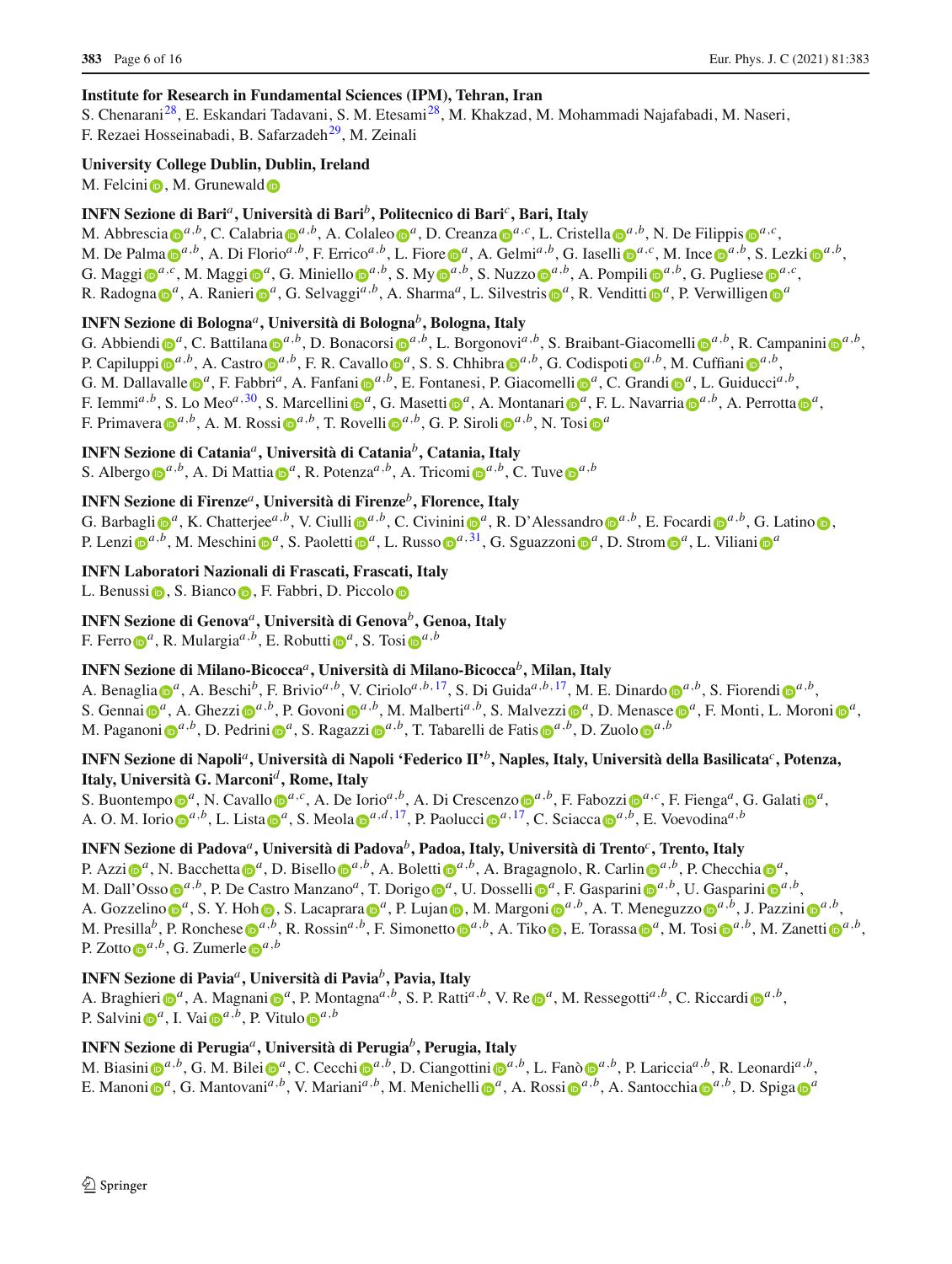### **INFN Sezione di Pisa***a***, Università di Pisa***b***, Scuola Normale Superiore di Pisa***c***, Pisa, Italy**

K. Androsov  $\mathbf{Q}^a$  $\mathbf{Q}^a$  $\mathbf{Q}^a$ [,](http://orcid.org/0000-0001-6801-7966) P. Azzurri  $\mathbf{Q}^a$ , G. Bagliesi  $\mathbf{Q}^a$ , L. Bianchini  $\mathbf{Q}^a$ , T. Boccali  $\mathbf{Q}^a$ , L. Borrello  $\mathbf{Q}$ , R. Castaldi  $\mathbf{Q}^a$ , M. A. Ciocci  $\mathbf{P}^{a,b}$  $\mathbf{P}^{a,b}$  $\mathbf{P}^{a,b}$ , R. Dell'Orso  $\mathbf{P}^{a}$ , G. Fedi  $\mathbf{P}^{a}$ , F. Fiori<sup>a, c</sup>, L. Giannini<sup>a, c</sup>, A. Giassi  $\mathbf{P}^{a}$ , M. T. Grippo  $\mathbf{P}^{a}$ , F. Lig[a](http://orcid.org/0000-0002-4543-2718)bue  $\mathbf{p}^{a,c}$ , E. Manca  $\mathbf{p}^{a,c}$ , G. Mandorl[i](http://orcid.org/0000-0002-0635-274X)<sup>a,c</sup>, A. Messineo  $\mathbf{p}^{a,b}$ , F. Palla  $\mathbf{p}^{a}$ , A. Rizzi  $\mathbf{p}^{a,b}$ , G. Rolandi  $\mathbf{p}^{32}$ , P. Sp[a](http://orcid.org/0000-0002-0042-9507)gnolo  $\mathbf{D}^a$ , R. Tenchini  $\mathbf{D}^a$ , G. Tonelli  $\mathbf{D}^{a,b}$ , A. Venturi  $\mathbf{D}^a$ , P. G. Verdini  $\mathbf{D}^a$ 

### **INFN Sezione di Roma***a***, Sapienza Università di Roma***b***, Rome, Italy**

L. B[a](http://orcid.org/0000-0003-0130-5677)rone<sup>*a*,*b*</sup>, F. Cavallari  $\mathbf{D}^a$ , M. Cipriani  $\mathbf{D}^{a,b}$ , D. Del Re  $\mathbf{D}^{a,b}$ , E. Di Marco<sup>*a*,*b*</sup>, M. Diemoz  $\mathbf{D}^a$ , S. Gelli  $\mathbf{D}^{a,b}$ ,

E. Longo  $\mathbb{D}^{a,b}$  $\mathbb{D}^{a,b}$  $\mathbb{D}^{a,b}$ , B. Marzocch[i](http://orcid.org/0000-0002-0080-9550)  $\mathbb{D}^{a,b}$ , P. Meridiani  $\mathbb{D}^{a}$ , G. Organtini  $\mathbb{D}^{a,b}$ , F. Pandolfi<sup>a</sup>, R. Paramatti  $\mathbb{D}^{a,b}$ , F. Preiato  $\mathbb{D}^{a,b}$ ,

S. R[a](http://orcid.org/0000-0003-2505-8359)hatlou  $\mathbf{D}^{a,b}$ , C. Rovelli  $\mathbf{D}^{a}$ , F. Santanastasio  $\mathbf{D}^{a,b}$ 

### **INFN Sezione di Torino***a***, Università di Torino***b***, Turin, Italy, Università del Piemonte Orientale***c***, Novara, Italy**

N. Amapan[e](http://orcid.org/0000-0001-9449-2509)  $\mathbf{D}^{a,b}$  $\mathbf{D}^{a,b}$  $\mathbf{D}^{a,b}$ , R. Arcidiacono  $\mathbf{D}^{a,c}$ , S. Argiro  $\mathbf{D}^{a,b}$ , M. Arneodo  $\mathbf{D}^{a,c}$ , N. Bartosik<sup>a</sup>, R. Bellan  $\mathbf{D}^{a,b}$ , C. Biino  $\mathbf{D}^{a}$ , A. C[a](http://orcid.org/0000-0003-0743-9465)ppati<sup>a,*b*</sup>, N. Cartiglia  $\mathbb{D}^a$ , F. Cenna<sup>a,*b*</sup>, S. Cometti  $\mathbb{D}^a$ , M. Costa  $\mathbb{D}^{a,b}$ , R. Covarelli  $\mathbb{D}^{a,b}$ , N. Demaria  $\mathbb{D}^a$ , B. Kiani<sup>a,*b*</sup>, C. M[a](http://orcid.org/0000-0002-8781-8192)ri[o](http://orcid.org/0000-0002-3521-6333)tti  $\mathbf{D}^a$ , S. Maselli  $\mathbf{D}^a$ , E. Migliore  $\mathbf{D}^{a,b}$ , V. Monaco  $\mathbf{D}^{a,b}$ , E. Monteil  $\mathbf{D}^{a,b}$ , M. Monteno  $\mathbf{D}^a$ , M. M. Obertino  $\mathbf{D}^{a,b}$ , L. P[a](http://orcid.org/0000-0001-7794-0170)cher  $\mathbf{D}^{a,b}$ , N. Pastrone  $\mathbf{D}^{a}$ , M. Pelliccioni  $\mathbf{D}^{a}$ , G. L. Pinna Angioni<sup>a,*b*</sup>, A. Romero<sup>a,*b*</sup>, M. Ruspa  $\mathbf{D}^{a,c}$ , R. Sacchi  $\mathbf{D}^{a,b}$ , R. S[a](http://orcid.org/0000-0001-9059-4831)lvatic[o](http://orcid.org/0000-0003-1803-624X)<sup>*a*,*b*</sup>, K. Shchelina<sup>*a*,*b*</sup>, V. Sola  $\mathbb{D}^a$ , A. Solano<sup>*a*,*b*</sup>, D. Soldi  $\mathbb{D}^{a,b}$ , A. Staiano  $\mathbb{D}^a$ 

# **INFN Sezione di Trieste***a***, Università di Trieste***b***, Trieste, Italy**

S. Belforte  $\mathbf{D}^{a}$  $\mathbf{D}^{a}$  $\mathbf{D}^{a}$ , V. Candelise  $\mathbf{D}^{a,b}$ , M. Casarsa  $\mathbf{D}^{a}$ , F. Cossutti  $\mathbf{D}^{a}$ , A. Da Rold  $\mathbf{D}^{a,b}$ , G. Della Ricca  $\mathbf{D}^{a,b}$ , F. Vazzoler  $\mathbf{D}^{a,b}$ , A. Zanett[i](http://orcid.org/0000-0003-4329-8727) *<sup>a</sup>*

**Kyungpook National University, Daegu, Korea**

D. H. Kim[,](http://orcid.org/0000-0003-1726-5681) G. N. Kim, M. S. Kim, J. Lee, S. Lee, S. W. Lee  $\circled{O}$ , C. S. Moon  $\circled{O}$ , Y. D. Oh, S. I. Pak, S. Sekmen  $\circled{O}$ , D. C. So[n](http://orcid.org/0000-0001-5774-229X) D. Y. C. Yang

**Chonnam National University, Institute for Universe and Elementary Particles, Kwangju, Korea** H. Kim[,](http://orcid.org/0000-0002-5628-9187) D. H. Moon  $\bigcirc$ , G. Oh

**Hanyang University, Seoul, Korea** B. Francois, J. Go[h](http://orcid.org/0000-0002-1129-2083)  $\mathbb{R}^{33}$ , T. J. Kim

**Korea University, Seoul, Korea** S. Cho[,](http://orcid.org/0000-0002-2259-9929) S. Choi, Y. Go, D. Gyun, S. Ha, B. Hong  $\circledbullet$ , Y. Jo, K. Lee, K. S. Lee, S. Lee, J. Lim, S. K. Park, Y. Roh

**Sejong University, Seoul, Korea** H. S. Kim

**Seoul National University, Seoul, Korea** J. Almond[,](http://orcid.org/0000-0002-1496-624X) J. Kim, J. S. Kim, H. Lee  $\bullet$ , K. Lee, K. Nam, S. B. Oh, B. C. Radburn-Smith, S.h. Seo  $\bullet$ , U. K. Yang, H. D. Yoo, G. B. Yu

**University of Seoul, Seoul, Korea** D. Jeon[,](http://orcid.org/0000-0002-2153-1519) H. Kim, J. H. Kim, J. S. H. Lee  $\Box$ , I. C. Park

**Sungkyunkwan University, Suwon, Korea** Y. Choi, C. Hwang, J. Lee, I. Yu

**Riga Technical University, Riga, Latvia** V. Veckalns  $\mathbb{R}^{34}$  $\mathbb{R}^{34}$  $\mathbb{R}^{34}$ 

**Vilnius University, Vilnius, Lithuania** V. Dudena[s](http://orcid.org/0000-0002-1501-3328), A. Juodagalvis **D**, J. Vaitkus

**National Centre for Particle Physics, Universiti Malaya, Kuala Lumpur, Malaysia** Z. A. Ibrahim, M. A. B. Md Ali<sup>35</sup>, F. Mohamad Idris<sup>36</sup>, W. A. T. Wan Abdullah, M. N. Yusli, Z. Zolkapli

**Universidad de Sonora (UNISON), Hermosillo, Mexico** J. F. Benite[z](http://orcid.org/0000-0003-4766-1546) **D**[,](http://orcid.org/0000-0002-2633-6712) A. C[a](http://orcid.org/0000-0003-4933-2092)staneda Hernandez **D**, J. A. Murillo Quijada **D**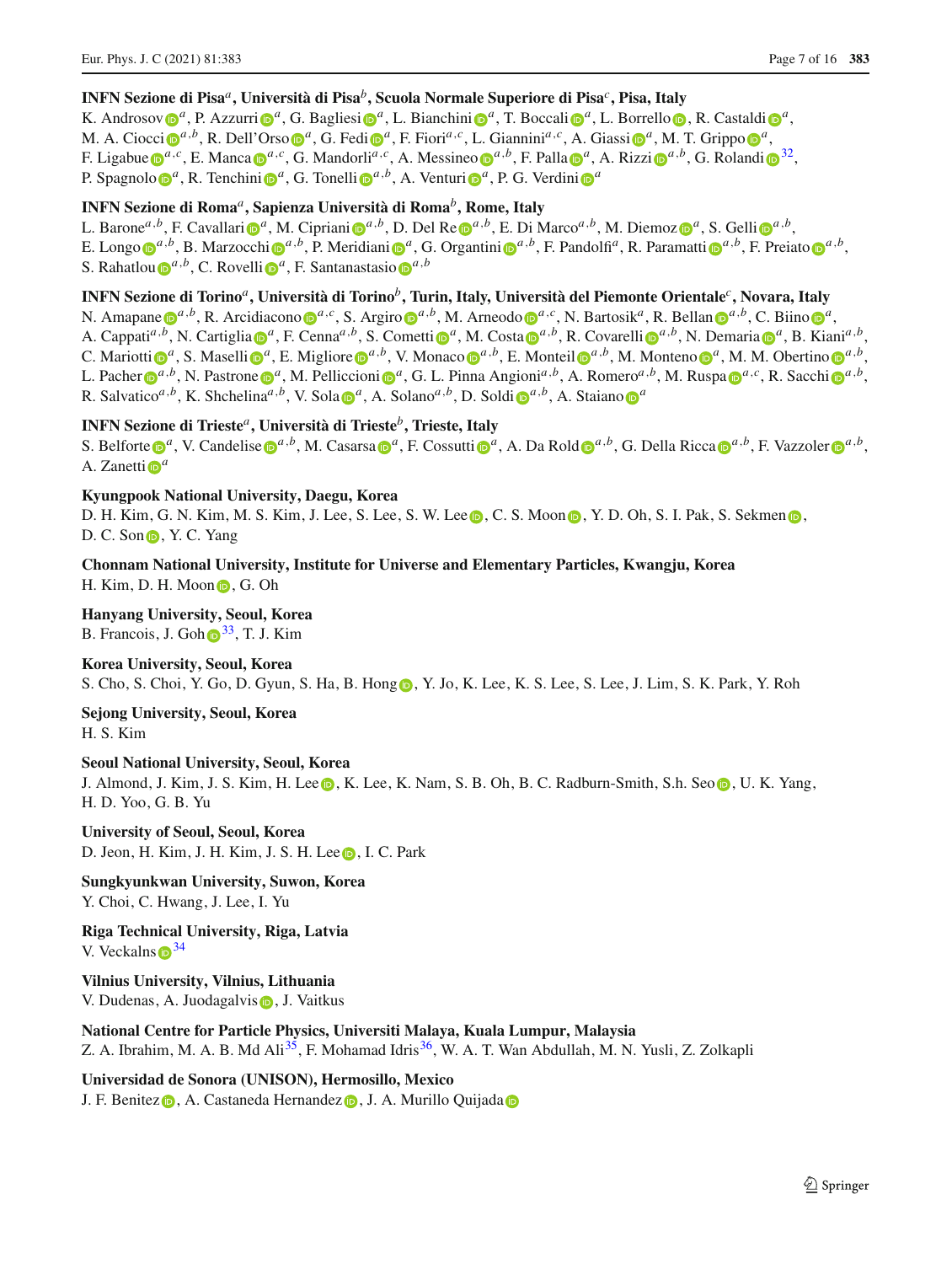### **Centro de Investigacion y de Estudios Avanzados del IPN, Mexico City, Mexico**

H. Castilla-Valdez, E. De La Cruz-Burelo, M. C. Duran-Osuna, I. Heredia-De La Cruz<sup>37</sup>, R. Lopez-Fernandez, J. Mejia Guisao, R. I. Rabadan-Trejo, M. Ramirez-Garcia, G. Ramirez-Sanchez, R. Reyes-Almanza, A. Sanchez-Hernandez

### **Universidad Iberoamericana, Mexico City, Mexico**

S. Carrillo Moreno, C. Oropeza Barrera, F. Vazquez Valencia

**Benemerita Universidad Autonoma de Puebla, Puebla, Mexico**

J. Eysermans, I. Pedraza, H. A. Salazar Ibarguen, C. Uribe Estrada

# **Universidad Autónoma de San Luis Potosí, San Luis Potosí, Mexico**

A. Morelos Pineda

### **University of Auckland, Auckland, New Zealand**

D. Krofchec[k](http://orcid.org/0000-0001-5494-7302)<sub>D</sub>

### **University of Canterbury, Christchurch, New Zealand**

S. Bheesette, P. H. Butler

#### **National Centre for Physics, Quaid-I-Azam University, Islamabad, Pakistan** A. Ahmad[,](http://orcid.org/0000-0001-6791-8252) M. Ahmad, M. I. Asghar, Q. Hassan, H. R. Hoorani, W. A. Khan, M. A. Shah, M. Shoaib **(b)**, M. Waqas

**National Centre for Nuclear Research, Swierk, Poland**

H. Bialkowska, M. Blu[j](http://orcid.org/0000-0003-1229-1442) **, B.** Boimska, T. Frueboes, M. Górski, M. Kazana, M. Szleper, P. Traczyk, P. Zalewski

### **Institute of Experimental Physics, Faculty of Physics, University of Warsaw, Warsaw, Poland**

K. Bunkowski[,](http://orcid.org/0000-0002-1280-5493) A. Byszuk<sup>38</sup>, K. Doroba, A. Kal[i](http://orcid.org/0000-0001-9482-4841)nowski **D.** M. Konecki **D.** J. Krolikowski, M. Misiura, M. Olszewski, A. Pyskir, M. Walczak

### **Laboratório de Instrumentação e Física Experimental de Partículas, Lisbon, Portugal**

M. Araujo[,](http://orcid.org/0000-0003-1261-2277) P. Bargassa **(b**, C. Be[i](http://orcid.org/0000-0003-1849-6692)rão Da Cruz E Silva **(b**, A. Di Francesco **(b**, P. Faccioli **b**, B. Galinhas, M. Gallinaro **(b**), J. Hollar[,](http://orcid.org/0000-0002-8286-8780) N. Leonardo **D**, J. Seixas **D**, G. Strong, O. Toldaiev **D**, J. Varela **D** 

### **Joint Institute for Nuclear Research, Dubna, Russia**

S. Afanasiev, P. Bunin, M. Gavrilenko, I. Golutvin, I. Gorbunov, A. Kamenev, V. Karjavine, A. Lanev, A. Malakhov, V. Matveev<sup>[39](#page-14-20),40</sup>, P. Moisenz, V. Palichik, V. Perelygin, S. Shmatov, S. Shulha, N. Skatchkov, V. Smirnov, N. Voytishin, A. Zarubin

### **Petersburg Nuclear Physics Institute, Gatchina (St. Petersburg), Russia**

V. Golovtsov[,](http://orcid.org/0000-0003-4913-0538) Y. Ivanov, V. Kim<sup>41</sup>, E. Kuznetsova<sup>42</sup>, P. Levchenko **D**, V. Murzin, V. Oreshkin, I. Smirnov, D. Sosnov, V. Sulimov, L. Uvarov, S. Vavilov, A. Vorobyev

### **Institute for Nuclear Research, Moscow, Russia**

Yu. Andreev[,](http://orcid.org/0000-0001-6495-7619) A. Dermenev, S. Gninenko , N. Golubev, A. Karneyeu, M. Kirsanov, N. Krasnikov, A. Pashenkov, A. Shabanov, D. Tlisov, A. Toropin

### **Institute for Theoretical and Experimental Physics named by A.I. Alikhanov of NRC 'Kurchatov Institute', Moscow, Russia**

V. Epshteyn, V. Gavrilov, N. Lychkovskaya, V. Popov, I. Pozdnyakov, G. Safronov, A. Spiridonov, A. Stepennov, V. Stolin[,](http://orcid.org/0000-0002-8628-2090) M. Toms, E. Vlasov **D**, A. Zhokin

### **Moscow Institute of Physics and Technology, Moscow, Russia**

T. Aushev

### **P.N. Lebedev Physical Institute, Moscow, Russia**

V. Andreev, M. Azarkin, I. Dremin<sup>40</sup>, M. Kirakosyan, A. Terkulov

### **Skobeltsyn Institute of Nuclear Physics, Lomonosov Moscow State University, Moscow, Russia**

A. Belyaev[,](http://orcid.org/0000-0002-4457-8678) E. Boos **(b**, A. Ershov, A. Gribushin, L. Khein, V. Klyukhin **(b**, O. Kodolova, I. Lokhtin **(b**, O. Lukina, S. Obraztsov, S. Petrushanko, V. Savrin, A. Snigirev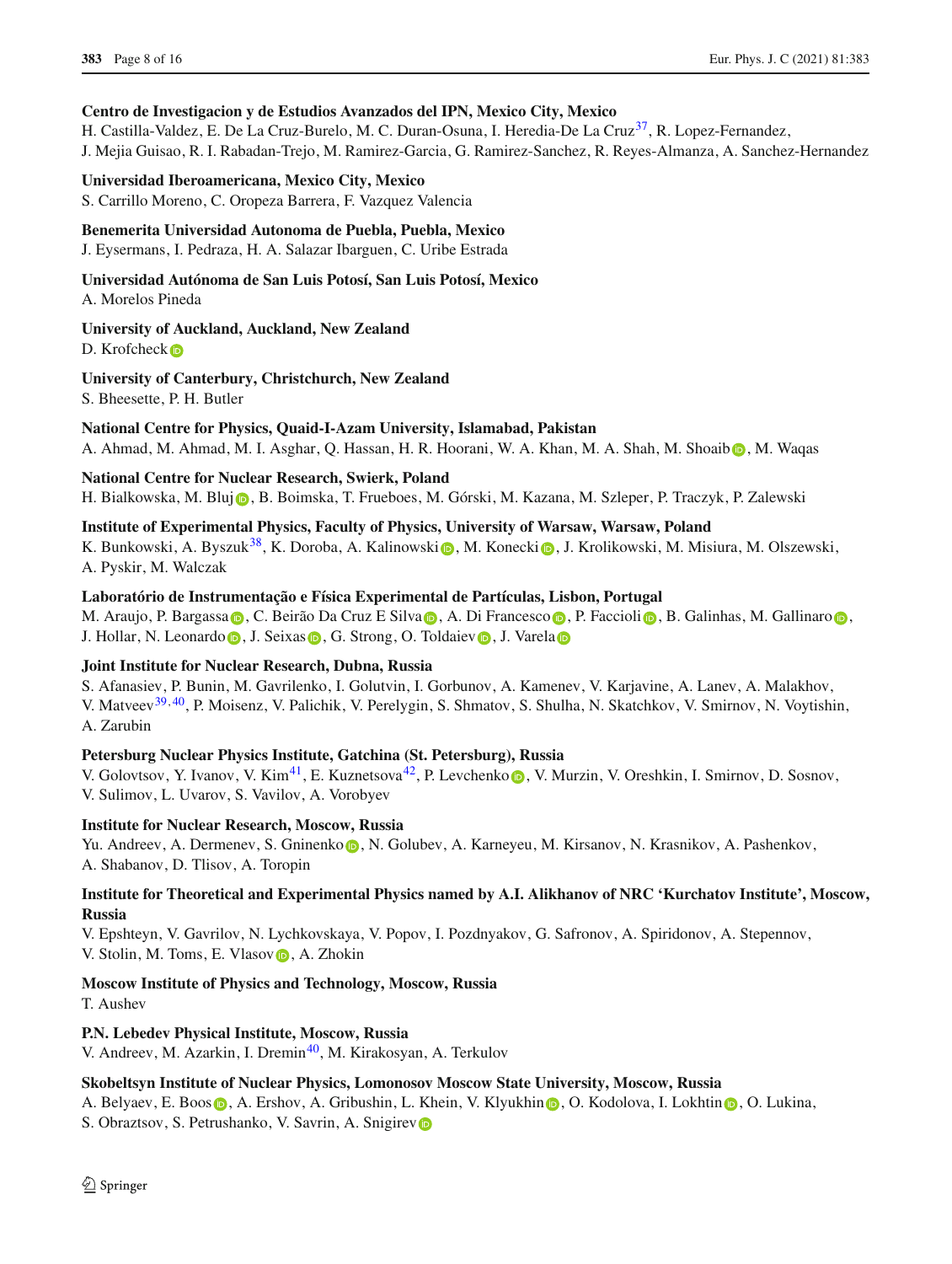#### **Novosibirsk State University (NSU), Novosibirsk, Russia**

A. Barnyakov<sup>[43](#page-14-24)</sup>, V. Blinov<sup>43</sup>, T. Dimova<sup>43</sup>, L. Kardapoltsev<sup>43</sup>, Y. Skovpen 6<sup>43</sup>

#### **Institute for High Energy Physics of National Research Centre 'Kurchatov Institute', Protvino, Russia**

I. Azhgirey **(b**[,](http://orcid.org/0000-0002-0756-463X) I. Bayshev, S. Bitioukov **(b**, V. Kachanov, A. Kalinin, D. Konstantinov, P. Mandrik, V. Petrov, R. Ryutin, S. Slabospitskii **D**[,](http://orcid.org/0000-0001-5493-1773) A. Sobol, S. Troshin **D**, N. Tyurin, A. Uzunian, A. Volkov

#### **National Research Tomsk Polytechnic University, Tomsk, Russia**

A. Babaev, S. Baidali, V. Okhotnikov

**University of Belgrade, Faculty of Physics and VINCA Institute of Nuclear Sciences, Belgrade, Serbia** P. Adzic<sup>44</sup>[,](http://orcid.org/0000-0002-5865-1952) P. Cirkovi[c](http://orcid.org/0000-0001-8486-4604) **D**, D. Devetak, M. Dordevic **D**, P. Milenovic<sup>45</sup>, J. Milosevic **D** 

### **Centro de Investigaciones Energéticas Medioambientales y Tecnológicas (CIEMAT), Madrid, Spain**

J. Alcaraz Maestr[e](http://orcid.org/0000-0003-0914-7474) , A. Álvarez Fernández, I. Bachiller, M. Barrio Luna, J. A. Brochero Cifuentes, M. Cerrada, N. C[o](http://orcid.org/0000-0002-3656-0259)lino  $\circledcirc$ [,](http://orcid.org/0000-0003-2688-8047) B. De La Cruz, A. Delgado Peris  $\circledcirc$ , C. Fernandez Bedoya  $\circledcirc$ , J. P. Fernández Ramos  $\circledcirc$ , J. Flix  $\circledcirc$ , M. C. Fouz[,](http://orcid.org/0000-0001-6436-7547) O. Gonzalez Lopez, S. Goy Lopez, J. M. Hernandez  $\circledcirc$ , M. I. Josa, D. Moran, A. Pérez-Calero Yzquierdo, J. Puerta Pelayo[,](http://orcid.org/0000-0001-9676-6059) I. Redondo **D**, L. Romero, S. Sánchez Navas, M. S. Soares **D**, A. Triossi **D** 

#### **Universidad Autónoma de Madrid, Madrid, Spain**

C. Albajar, J. F. de Trocóniz

### **Instituto Universitario de Ciencias y Tecnologías Espaciales de Asturias (ICTEA), Universidad de Oviedo, Oviedo, Spain**

J. Cuevas **D**[,](http://orcid.org/0000-0001-7191-1125) C. Erice, J. Fernandez Menendez, S. F[o](http://orcid.org/0000-0002-8087-3199)lgueras **D**, I. Gonzalez Caballero **D**, J. R. González Fernández, E. Palencia Cortezon  $\circledcirc$ [,](http://orcid.org/0000-0002-9991-195X) V. Rodríguez Bouza  $\circledcirc$ , S. Sanchez Cruz  $\circledcirc$ , J. M. Vizan Garcia  $\circledcirc$ 

#### **Instituto de Física de Cantabria (IFCA), CSIC-Universidad de Cantabria, Santander, Spain**

I. J. Cabrillo[,](http://orcid.org/0000-0003-2566-7496) A. Calderon **(b**, B. Chazin Quero, J. Duarte Campderro[s](http://orcid.org/0000-0003-0687-5214) **(b**, M. Fernandez **(b**, P. J. Fernández Manteca **(b**), A. García Alonso, J. Garcia-Ferrero, G. Gomez, A. Lopez Virto, J. Marco, C. Martinez Rivero, P. Martinez Ruiz del Arbol, F. Mat[o](http://orcid.org/0000-0002-4795-195X)rras **D**[,](http://orcid.org/0000-0002-5223-9342) J. Piedra Gomez, C. Prieels, T. Rodrigo **D**, A. Ruiz-Jimeno **D**, L. Scodellaro **D**, N. Trevisani **D**, I. Vila, R. Vilar Cortabitarte

#### **University of Ruhuna, Department of Physics, Matara, Sri Lanka**

N. Wickramage

#### **CERN, European Organization for Nuclear Research, Geneva, Switzerland**

D. Abbaneo[,](http://orcid.org/0000-0002-8336-3282) B. Akgun, E. Auffray, G. Auzinger, P. Baillon, A. H. Ball, D. Barney, J. Bendavid, M. Bianco , A. Bocci, C. Botta  $\mathbf{D}$ [,](http://orcid.org/0000-0003-2582-6469) E. Brondolin, T. Camporesi, M. Cepeda  $\mathbf{D}$ , G. Cerminara, E. Chapon  $\mathbf{D}$ , Y. Chen  $\mathbf{D}$ , G. Cucciati, D. d'Enterria, A. Dabrowski[,](http://orcid.org/0000-0001-5854-7699) N. Daci, V. Daponte, A. David **D.**, A. De Roeck, N. Deelen, M. Dobson, M. Dünser, N. Dupont, A. Elliott-Peisert[,](http://orcid.org/0000-0002-2801-520X) F. Fallavolli[t](http://orcid.org/0000-0001-7560-5790)a<sup>46</sup>, D. Fasanella **(a)**, G. Franzoni **(b)**, J. Fulcher **(b)**, W. Funk, D. Gigi, A. Gilbert **(b**), K. Gill, F. Glege[,](http://orcid.org/0000-0002-2938-2263) M. G[r](http://orcid.org/0000-0001-8821-1205)uchala, M. Guilbaud, D. Gulhan, J. Hegeman **D.**, C. Heidegger **D.**, V. Innocente, G. M. Innocenti, A. Jafari **D**[,](http://orcid.org/0000-0002-3198-0115) P. Ja[n](http://orcid.org/0000-0002-2785-3762)ot **D**, O. Karacheban  $\mathbb{D}^{20}$ , J. Kieseler **D**, A. Kornmayer, M. Krammer  $\mathbb{D}^{1}$ , C. Lange, P. Lecoq **D**, C. Lourenço **D**[,](http://orcid.org/0000-0003-4502-6151) L. Malgeri **D**, M. Mannelli, A. Massironi **D**, F. Meijers, J. A. Merlin, S. Mersi **D**, E. Meschi **D**, F. Moortgat **(b**[,](http://orcid.org/0000-0001-7199-0046) M. Mulder[s](http://orcid.org/0000-0001-7432-6634) **b**, J. Ngadiuba, S. Nourbakhsh, S. Orfanelli, L. Orsini, F. Pantaleo **17**, L. Pape, E. Perez, M. Peruzzi[,](http://orcid.org/0000-0003-1939-4268) A. Petrilli, G. Petrucciani  $\bigcirc$ , A. Pfeiffer  $\bigcirc$ , M. Pierini  $\bigcirc$ , F. M. Pitters, D. Rabad[y](http://orcid.org/0000-0001-9239-0605)  $\bigcirc$ , A. Racz, T. Rei[s](http://orcid.org/0000-0003-3703-6624)  $\bigcirc$ , M. Rovere[,](http://orcid.org/0000-0002-5725-041X) H. Sakulin, C. Schäfer, C. Schwick, M. Selvaggi, A. Sharma, P. Silva  $\bullet$ , P. Sphica[s](http://orcid.org/0000-0002-5456-5977)  $\bullet$ <sup>47</sup>, A. Stakia, J. Steggemann **D**[,](http://orcid.org/0000-0003-1507-1365) D. Treille, A. Tsirou, A. Vartak **D**, M. Verzetti, W. D. Zeuner

#### **Paul Scherrer Institut, Villigen, Switzerland**

L. Caminada  $\bullet^{48}$ , K. Deiters, W. Erdmann, R. Horisberger, O. Ingram, H. C. Kaestli, D. Kotlinski, U. Langenegger, T. Rohe, S. A. Wiederkehr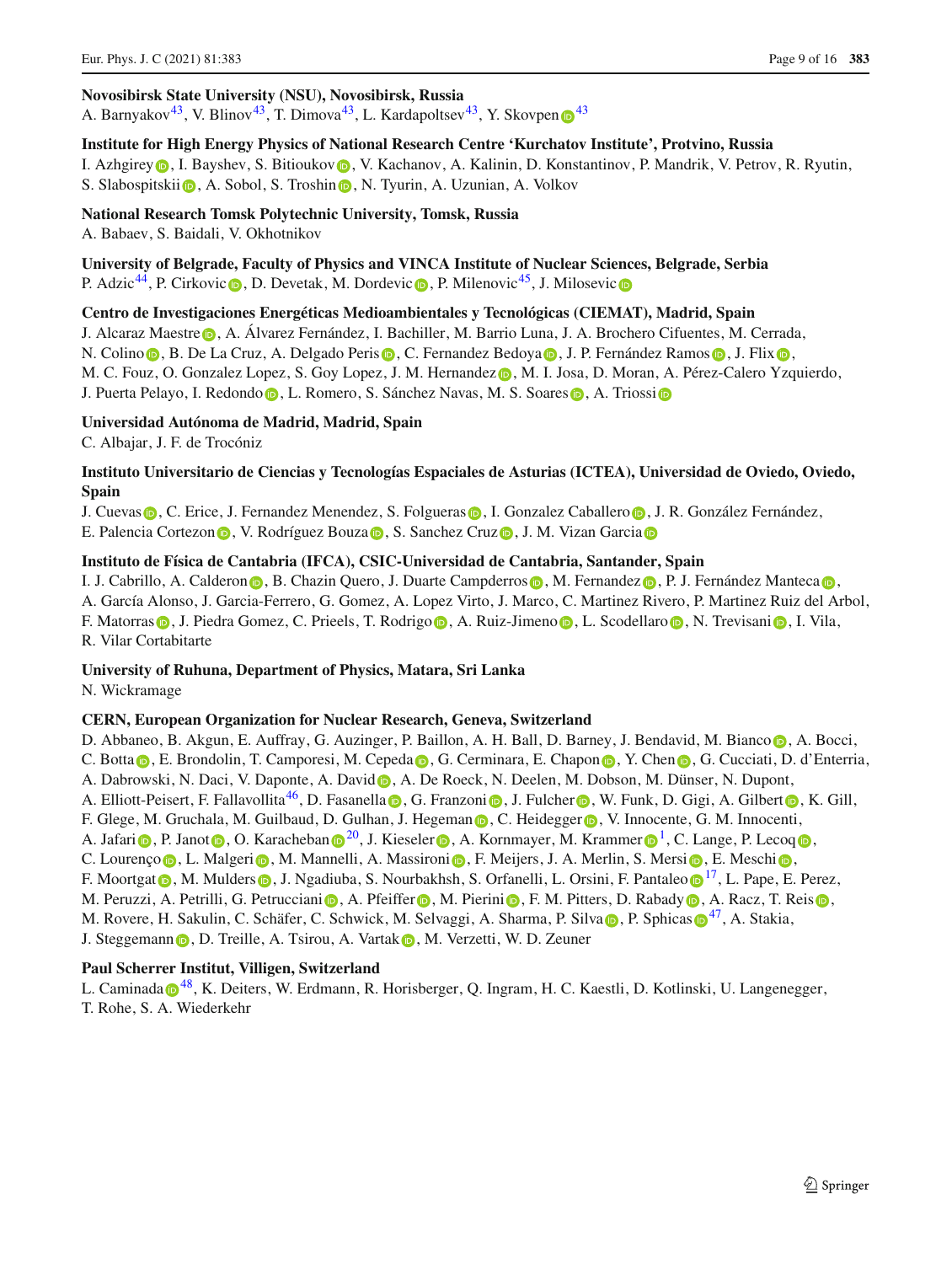### **ETH Zurich, Institute for Particle Physics and Astrophysics (IPA), Zurich, Switzerland**

M. Backhaus **D.** L. Bän[i](http://orcid.org/0000-0002-4549-2569) **D.** P. Berger[,](http://orcid.org/0000-0001-9966-8788) N. Chernyavskaya, G. Dissertori **D.** M. Dittmar, M. Donegà, C. Dorfer, T. A. Gómez Espinosa[,](http://orcid.org/0000-0002-7584-5038) C. Grab **(b**), D. Hits, T. Klijnsma, W. Lustermann, R. A. Manzoni **(b**), M. Marionneau, M. T. Meinhard[,](http://orcid.org/0000-0002-8046-4344) F. Micheli, P. Musella **, F.** Nessi-Tedaldi, F. Pauss, G. Perrin, L. Perrozzi, S. Pigazzini **(b**), M. Reichmann[,](http://orcid.org/0000-0003-2518-7521) C. Reissel, D. Ruini, D. A. Sanz Becerra, M. Schönenberger, L. Shchutska  $\circ$ , V. R. Tavolaro  $\circ$ , K. Theofilatos[,](http://orcid.org/0000-0001-8038-1613) M. L. Vesterbacka Olsson, R. Wallny D. D. H. Zhu

### **Universität Zürich, Zurich, Switzerland**

T. K. Aarrestad, C. Amsler<sup>49</sup>, D. Brzhechko, M. F. Canell[i](http://orcid.org/0000-0001-6361-2117) **(b)**[,](http://orcid.org/0000-0001-7646-4977) A. De Cosa, R. Del Burgo, S. Donato **(b)**, C. Galloni, T. Hreus[,](http://orcid.org/0000-0002-5846-3919) B. Kilmin[s](http://orcid.org/0000-0002-7561-6091)ter **O.** S. Leontsinis **O.** I. Neutelings, G. Rauco, P. Robmann, D. Salerno **O.** K. Schweiger **O.** C. Seitz, Y. Takahashi  $\bigcirc$ [,](http://orcid.org/0000-0002-8645-3670) S. Wertz  $\bigcirc$ , A. Zucchetta  $\bigcirc$ 

### **National Central University, Chung-Li, Taiwan**

T. H. Doan[,](http://orcid.org/0000-0003-3478-9081) R. Khurana, C. M. Kuo, W. Lin, A. Pozdnyakov D. S. S. Yu

### **National Taiwan University (NTU), Taipei, Taiwan**

P. Chang[,](http://orcid.org/0000-0002-4260-5118) Y. Chao, K. F. Chen, P. H. Chen, W.-S. Hou D., Y. F. Liu, R.-S. Lu, E. Paganis, A. Psallidas, A. Steen

### **Department of Physics, Faculty of Science, Chulalongkorn University, Bangkok, Thailand** B. Asavapibhop **D**[,](http://orcid.org/0000-0003-1892-7130) N. Srimanobhas, N. Suwonjandee

### **Physics Department, Science and Art Faculty, Çukurova University, Adana, Turkey**

A. Bat **D**[,](http://orcid.org/0000-0001-7977-7127) F. Boran, S. Cerci<sup>50</sup>, S. Damarseckin, Z. S. Demiroglu **D**, F. Dolek, C. Dozen, I. Dumanoglu, E. Eskut, G. Gokb[u](http://orcid.org/0000-0001-6940-7800)lut, Y. Guler, E. Gurpinar, I. Hos<sup>51</sup>, C. Isik, E. E. Kangal<sup>52</sup>, O. Kara, A. Kayis Topaksu, U. Kiminsu  $\bullet$ , M. Oglakc[i](http://orcid.org/0000-0003-1096-5087) **D**, G. Onengut, K. Ozdemi[r](http://orcid.org/0000-0002-5962-2221)<sup>53</sup>, A. Polatoz, D. Sunar Cerci<sup>50</sup>, U. G. Tok, S. Turkcapar, I. S. Zorbakir **D**. C. Zorbilmez

### **Physics Department, Middle East Technical University, Ankara, Turkey**

B. Isildak<sup>54</sup>, G. Karapinar<sup>55</sup>, M. Yalvac, M. Zeyrek

### **Bogazici University, Istanbul, Turkey**

I. O. Atakisi, E. Gülmez, M. Kaya<sup>56</sup>, O. Kaya<sup>57</sup>, S. Ozkorucuklu<sup>58</sup>, S. Tekte[n](http://orcid.org/0000-0002-9007-8260), E. A. Yetkin  $\bullet$ <sup>[59](#page-14-40)</sup>

### **Istanbul Technical University, Istanbul, Turkey**

M. N. Agaras  $\bullet$ [,](http://orcid.org/0000-0002-8627-7689) A. Cakir  $\bullet$ , K. Cankocak, Y. Komurcu, S. Sen  $\bullet$ <sup>[60](#page-14-41)</sup>

### **Institute for Scintillation Materials of National Academy of Science of Ukraine, Kharkov, Ukraine** B. Grynyov

# **National Scientific Center, Kharkov Institute of Physics and Technology, Kharkov, Ukraine** L. Levchuk D

### **University of Bristol, Bristol, UK**

F. Ball[,](http://orcid.org/0000-0003-1591-6014) J. J. Brooke **(b**, D. Burns, E. Clement **(b**, D. Cussans, O. Davignon, H. Flacher **(b**, J. Goldstein **b**, G. P. Heath, H. F. Heath **D**[,](http://orcid.org/0000-0003-3225-9861) L. Kreczko **D**, D. M. Newbold  $\bullet$ <sup>61</sup>, S. Paramesvaran, B. Penning **D**, T. Sakuma **D**, D. Smith, V. J. Smith, J. Taylor, A. Titterton

### **Rutherford Appleton Laboratory, Didcot, UK**

K. W. Bell[,](http://orcid.org/0000-0001-6595-8365) A. Belyaev  $\bigcirc^{62}$  $\bigcirc^{62}$  $\bigcirc^{62}$ , C. Brew  $\bigcirc$ , R. M. Brown, D. Cieri  $\bigcirc$ , D. J. A. Cockerill, J. A. Coughlan, K. Harder, S. Harper, J. Linacr[e](http://orcid.org/0000-0001-7555-652X) **(b**, K. M[a](http://orcid.org/0000-0002-4090-9046)nolopoulos, E. Olaiya, D. Petyt, T. Schuh, C. H. Shepherd-Themistocleous, A. Thea **(b**), I. R. Tomalin, T. Williams, W. J. Womersley

### **Imperial College, London, UK**

R. Bainbridge **(a)**[,](http://orcid.org/0000-0002-2916-6456) P. Bloch, J. Borg **(b)**, S. Breeze, O. Buchmuller, A. Bundock **(b)**, D. Colling, P. Daunce[y](http://orcid.org/0000-0001-6839-9466) **(b)**, G. Davies, M. Della Negra[,](http://orcid.org/0000-0002-6299-8385) R. Di Maria, P. Everaerts , G. Hall , G. Iles, T. Ja[m](http://orcid.org/0000-0002-7669-4294)es, M. Komm , C. Laner, L. Lyons,

A.-M. Magnan[,](http://orcid.org/0000-0002-9786-9620) S. Malik, A. Martelli  $\bullet$ , J. Nash<sup>63</sup>, A. Nikitenko<sup>7</sup>, V. Palladino  $\bullet$ , M. Pesaresi, D. M. Raymond,

A. Richards[,](http://orcid.org/0000-0003-4543-864X) A. Rose, E. Scott **D**, C. Seez, A. Shtipliyski, G. Singh, M. Stoye, T. Strebler **D**, S. Summers, A. Tapper **D**,

K. Uchida, T. Vird[e](http://orcid.org/0000-0001-7429-2198)e  $\bigcirc$  [17,](#page-13-16) N. Wardle  $\bigcirc$ [,](http://orcid.org/0000-0003-1344-3356) D. Winterbottom, J. Wright, S. C. Zenz $\bigcirc$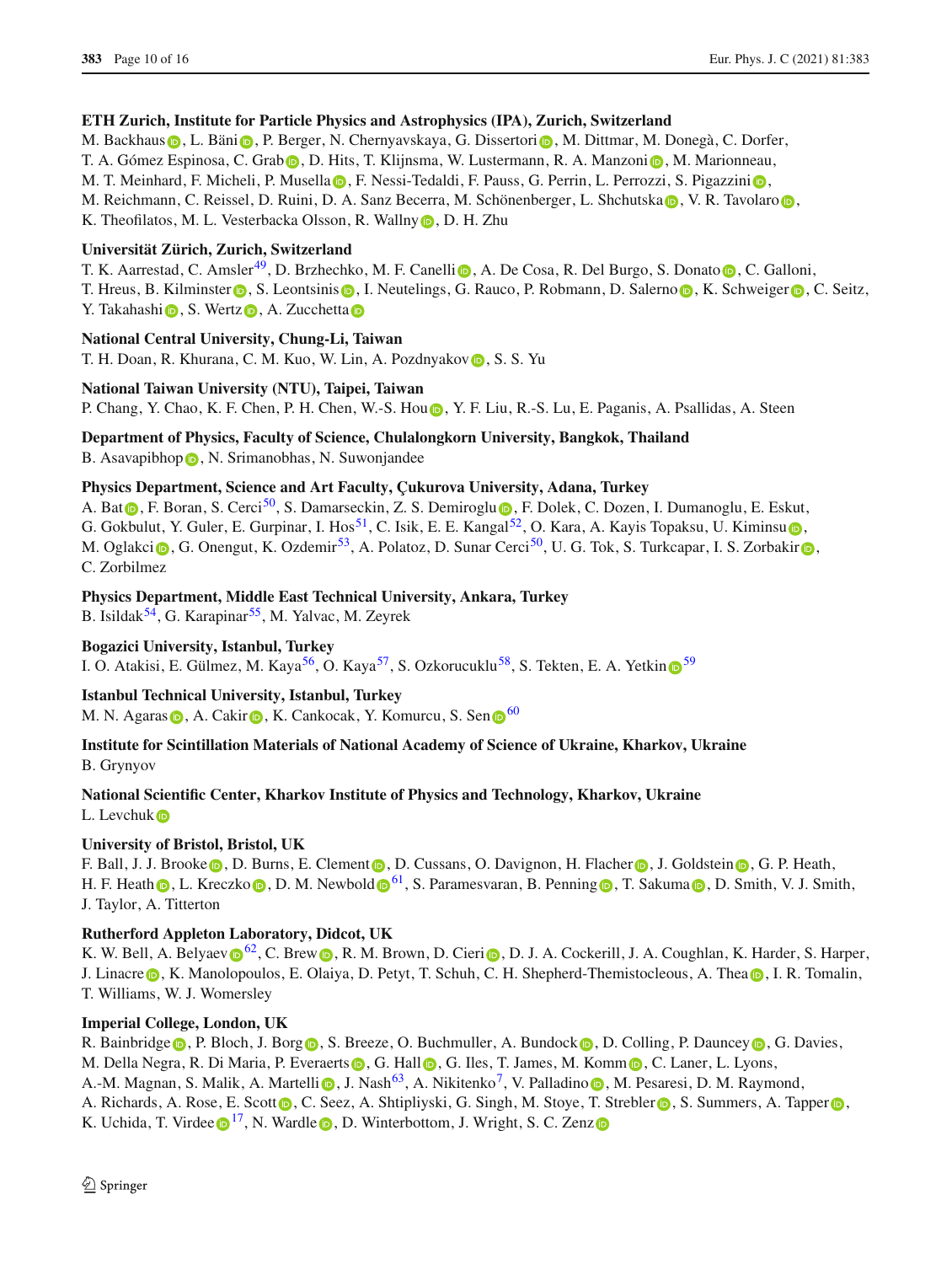#### **Brunel University, Uxbridge, UK**

J. E. Cole **D**[,](http://orcid.org/0000-0002-9235-779X) P. R. Hobso[n](http://orcid.org/0000-0002-5645-5253) **D**, A. Khan, P. Kyberd **D**, C. K. Mackay, A. Morton **D**, I. D. Reid **D**, L. Teodorescu, S. Zahid

#### **Baylor University, Waco, USA**

K. Call, J. Dittmann, K. Hatakeyama, H. Liu, C. Madrid, B. McMaster, N. Pastika, C. Smith

# **Catholic University of America, Washington, DC, USA**

R. Bartek  $\bullet$ [,](http://orcid.org/0000-0002-1686-2882) A. Domingue[z](http://orcid.org/0000-0002-7420-5493)  $\bullet$ 

#### **The University of Alabama, Tuscaloosa, USA**

A. Buccilli **D**[,](http://orcid.org/0000-0002-6986-9404) S. I. Cooper, C. Henderson **D**, P. Rumerio, C. West

#### **Boston University, Boston, USA**

D. Arcaro, T. Bose, D. Gastler, S. Girgis, D. Pinna, C. Richardson, J. Rohlf, L. Sulak, D. Zou

#### **Brown University, Providence, USA**

G. Benelli[,](http://orcid.org/0000-0003-1041-7099) B. Burkle , X. Coubez, D. Cutts , M. Hadley, J. Hakala, U. Hei[n](http://orcid.org/0000-0002-8604-3452)tz, J. M. Hogan  $\bigcirc^{64}$ , K. H. M. Kwok, E. Laird[,](http://orcid.org/0000-0001-9323-2107) G. Landsberg  $\circledcirc$ , J. Lee, Z. Mao, M. Narain, S. Sagir  $\circledcirc^{65}$ , R. Syari[f](http://orcid.org/0000-0002-3414-266X)  $\circledcirc$ , E. Usai  $\circledcirc$ , D. Yu

#### **University of California, Davis, Davis, USA**

R. Band[,](http://orcid.org/0000-0002-9552-1006) C. Brainerd **D**, R. Breedon, D. Burns, M. Calderon De La Barca Sanchez, M. Chertok, J. Conway, R. Conway, P. T. Cox, R. Erbacher, C. Flores, G. Funk, W. Ko, O. Kukral, R. Lander, M. Mulhearn, D. Pellett, J. Pilot, S. Shalhout, M. Shi, D. Stolp, D. Taylo[r](http://orcid.org/0000-0002-4274-3983) **D**[,](http://orcid.org/0000-0001-9892-5105) K. Tos, M. Tripathi **D**, Z. Wang, F. Zhang

#### **University of California, Los Angeles, USA**

M. Bachtis[,](http://orcid.org/0000-0002-9781-4873) C. Bravo , R. Cousins **(b)**, A. Dasgupta, S. Erhan, A. Florent **(b)**, J. Hauser **(b)**, M. Ignatenko, N. Mccoll, S. Regnard **D**[,](http://orcid.org/0000-0003-0658-9146) D. Saltzberg **D**, C. Schnaible, V. Valuev

#### **University of California, Riverside, Riverside, USA**

E. Bouvi[e](http://orcid.org/0000-0003-3293-5305)r **D**[,](http://orcid.org/0000-0003-0175-5731) K. Burt, R. Clare **D**, J. W. Gary **O**, S. M. A. Ghiasi Shirazi, G. Hanson, G. Karapostoli, E. Kennedy, F. Lacro[i](http://orcid.org/0000-0002-6021-8189)x **O**[,](http://orcid.org/0000-0002-4304-8843) O. R. Long, M. Olmedo Negrete, M. I. Paneva, W. Si, L. Wang, H. Wei **O**, S. Wimpenny, B. R. Yate[s](http://orcid.org/0000-0001-7366-1318) **O** 

#### **University of California, San Diego, La Jolla, USA**

J. G. Branson[,](http://orcid.org/0000-0001-9143-5162) P. Chang, S. Cittolin, M. Derdzinski, R. Gerosa **(b)**, D. Gilbert **(b)**, B. Hashemi, A. Holzner **(b)**, D. Klein **(b)**, G. K[o](http://orcid.org/0000-0002-1021-2774)le  $\circ$ [,](http://orcid.org/0000-0003-1736-8795) V. Krutelyov  $\circ$ , J. Letts  $\circ$ , M. Masciovecchio, S. May, D. Olivito  $\circ$ , S. Padhi, M. Pieri  $\circ$ , V. Sharma  $\circ$ , M. Tadel[,](http://orcid.org/0000-0002-6108-4004) J. Wood, F. Würthwein **D**, A. Y[a](http://orcid.org/0000-0003-0495-6061)gil **D**, G. Zevi Della Porta **D** 

#### **Department of Physics, University of California, Santa Barbara, Santa Barbara, USA**

N. Amin[,](http://orcid.org/0000-0001-9850-2030) R. Bhandari **(b**, C. Campagnari, M. Citron, V. Dutta, M. Franco Sevilla, L. Gouskos, R. Heller, J. Incandela **(b**), H. Mei[,](http://orcid.org/0000-0002-0250-8655) A. Ovcharova, H. Qu<sub>m</sub>, J. Richman, D. Stuart, I. Suarez, S. Wang, J. Yoo

#### **California Institute of Technology, Pasadena, USA**

D. Anderson, A. Bornhei[m](http://orcid.org/0000-0002-0128-0871)  $\circledcirc$ , J. M. Lawhor[n](http://orcid.org/0000-0002-8597-9259)  $\circledcirc$ [,](http://orcid.org/0000-0001-8172-7081) N. Lu  $\circledcirc$ , H. B. Newman  $\circledcirc$ , T. Q. Nguyen, J. Pata, M. Spiropulu  $\circledcirc$ , J. R. Vlimant  $\bigcirc$ [,](http://orcid.org/0000-0002-9705-101X) R. Wilkinson, S. Xie, Z. Zhang, R. Y. Zhu  $\bigcirc$ 

#### **Carnegie Mellon University, Pittsburgh, USA**

M. B. Andrews[,](http://orcid.org/0000-0001-5822-3731) T. Ferguson **(b**), T. Mudholkar, M. Paul[i](http://orcid.org/0000-0002-6714-5787)ni **(b**), M. Sun, I. Vorobiev, M. Weinberg

#### **University of Colorado Boulder, Boulder, USA**

J. P. Cumalat[,](http://orcid.org/0000-0003-4888-205X) W. T. Ford **D**, F. Jensen, A. Johnson, E. MacDonald, T. Mulholland, R. Patel, A. Perloff **D**, K. Stenson **D**, K. A. Ulme[r](http://orcid.org/0000-0002-9269-5772) **D**[,](http://orcid.org/0000-0001-6875-9177) S. R. Wagner **D** 

#### **Cornell University, Ithaca, USA**

J. Alexander[,](http://orcid.org/0000-0002-3815-3649) J. C[h](http://orcid.org/0000-0002-1622-0134)aves  $\odot$ , Y. Cheng, J. Chu, A. Datta, K. Mcdermott  $\odot$ , N. Mirman, J. R. Patterson  $\odot$ , D. Quach  $\odot$ , A. Rinkeviciu[s](http://orcid.org/0000-0002-7510-255X) **(b**[,](http://orcid.org/0000-0002-7401-2181) A. Ryd, L. Skinnari **(b**, L. Soffi **o**, S. M. Tan, Z. Tao, J. Thom, J. Tucker **o**, P. Wittich **o**, M. Zientek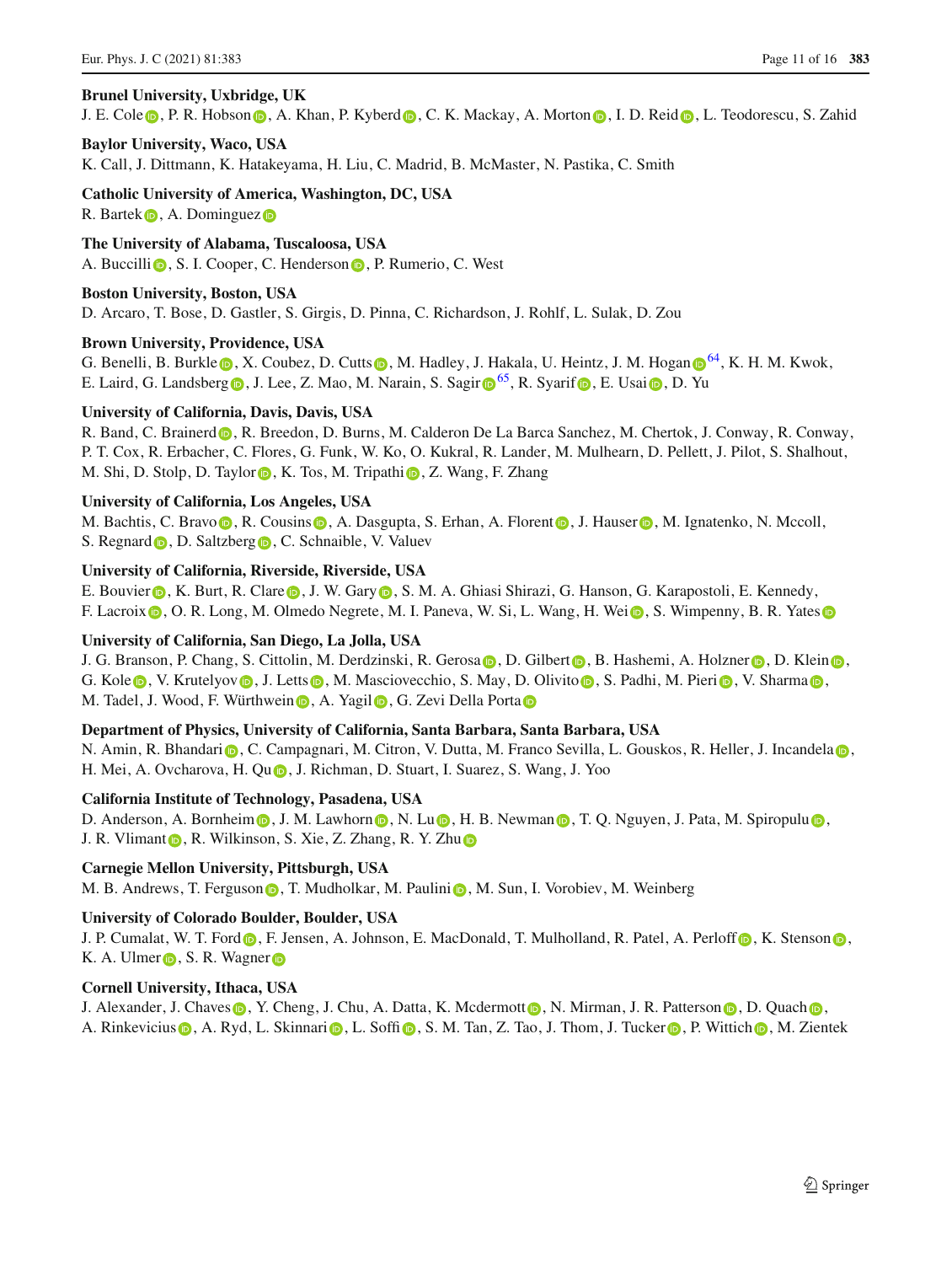### **Fermi National Accelerator Laboratory, Batavia, USA**

S. Abdullin **(b**[,](http://orcid.org/0000-0002-7170-9012) M. Albro[w](http://orcid.org/0000-0001-7329-4925) **in**, M. Alyari, G. Apollinari, A. Apresyan **(b**, A. Apyan **in**, S. Banerjee, L. A. T. Bauerdick **(b**, A. Beretvas **(b**[,](http://orcid.org/0000-0001-6389-9357) J. Berryh[i](http://orcid.org/0000-0003-3548-0262)ll **ig**, P. C. Bhat, K. Burkett **ig**, J. N. Butler, A. Canepa, G. B. Cerati **p**, H. W. K. Cheung **p**, F. Chl[e](http://orcid.org/0000-0002-5076-7096)bana[,](http://orcid.org/0000-0002-7549-5875) M. Cremonesi, J. Duarte **D.**, V. D. Elvira **D.**, J. Freeman, Z. Gecse, E. Gottschalk **D.**, L. Gray, D. Green, S. Grün[e](http://orcid.org/0000-0002-8015-9622)ndahl[,](http://orcid.org/0000-0002-8244-0805) O. Gutsche **D**, J. H[a](http://orcid.org/0000-0001-7912-5612)nlon, R. M. Harris, S. Hasegawa, J. Hirschauer **D**, Z. Hu, B. Jayatilaka **D**, S. Jindariani, M. Johnson[,](http://orcid.org/0000-0002-0599-7407) U. Joshi, B. K[l](http://orcid.org/0000-0003-0027-635X)ima , M. J. Kortelainen , B. Kreis , S. Lammel , D. Lincoln , R. Lipton, M. Liu, T. Liu[,](http://orcid.org/0000-0001-8731-160X) J. Lykken, K. Maeshima, J. M. Marraffino, D. Mason, P. McBride **(p**, P. Merkel, S. Mrenna **(p**, S. Nahn, V. O'Dell, K. Pedr[o](http://orcid.org/0000-0003-2260-9151)  $\bullet$ [,](http://orcid.org/0000-0003-1950-2492) C. Pena  $\bullet$ , O. Prokofyev, G. Rakness, F. Ravera  $\bullet$ , A. Reinsvold  $\bullet$ , L. Ristori  $\bullet$ , A. Savoy-Navarro<sup>66</sup>, B. Schneider  $\circledcirc$ [,](http://orcid.org/0000-0001-8835-8282) E. Sexton-Kennedy  $\circledcirc$ , A. Soha  $\circledcirc$ , W. J. Spaldin[g](http://orcid.org/0000-0002-7274-9390)  $\circledcirc$ , L. Spiegel, S. Stoynev  $\circledcirc$ , J. Strait  $\circledcirc$ , N. Strobbe  $\circledcirc$ , L. Taylor **(b**[,](http://orcid.org/0000-0002-7705-2517) S. Tkaczyk, N. V. Tran, L. Uplegger  $\mathbf{p}$ , E. W. Vaander[i](http://orcid.org/0000-0001-5178-9468)ng  $\mathbf{p}$ , C. Vernieri  $\mathbf{p}$ , M. Verzocchi  $\mathbf{p}$ , R. Vidal  $\mathbf{p}$ , M. Wang, H. A. Webe[r](http://orcid.org/0000-0002-5074-0539)

### **University of Florida, Gainesville, USA**

D. Acosta[,](http://orcid.org/0000-0002-4853-0401) P. Avery, P. B[o](http://orcid.org/0000-0001-8789-610X)rtignon **(b**, D. Bourilkov **(b**, A. Brinkerhoff **b**, L. Cadamuro **b**, A. Carnes, D. Curry, R. D. Field, S. V. Gleyze[r](http://orcid.org/0000-0001-5745-3658), B. M. Joshi, J. Konigsberg, A. Korytov, K. H. Lo, P. Ma, K. Matchev, N. Menendez, G. Mitselmakher  $\circ$ , D. Rosenzweig[,](http://orcid.org/0000-0002-2475-0055) K. Shi , D. Sperka, J. Wang, S. Wang, X. Zuo

### **Florida International University, Miami, USA**

Y. R. Joshi<sub>D</sub>[,](http://orcid.org/0000-0002-0651-1878) S. Linn

### **Florida State University, Tallahassee, USA**

A. Ackert[,](http://orcid.org/0000-0002-0211-6109) T. Adams, A. Askew, S. Hagopian, V. Hagopian, K. F. Johnson, T. Kolberg **(b)**, G. Martinez, T. Perry, H. Prosper, A. Saha, C. Schiber, R. Yohay

### **Florida Institute of Technology, Melbourne, USA**

M. M. Baarmand **D**[,](http://orcid.org/0000-0003-4578-9319) V. Bhopatkar, S. Colafranceschi, M. Hohlmann **D**, D. Noonan, M. Rahmani, T. Roy, M. Saunders, F. Yumicev[a](http://orcid.org/0000-0003-2436-5074)<sup>D</sup>

### **University of Illinois at Chicago (UIC), Chicago, USA**

M. R. Adams, L. Apanasevic[h](http://orcid.org/0000-0002-5685-5871)  $\circled{D}$ [,](http://orcid.org/0000-0002-1250-8931) D. Berry  $\circled{D}$ , R. R. Betts, R. Cavanaugh  $\circled{D}$ , X. Chen  $\circled{D}$ , S. Dittmer, O. Evdokimov  $\circled{D}$ , C. E. Ge[r](http://orcid.org/0000-0002-8116-9021)ber **(D**[,](http://orcid.org/0000-0001-8035-4818) D. A. Hangal, D. J. Hofman **(D**, K. Jung **(D**, J. Kamin **(D**, C. Mills **(D**, M. B. Tonjes, N. Varelas, H. Wang, X. Wang[,](http://orcid.org/0000-0003-2165-9501) Z. Wu $\bigcirc$ , J. Zhang

### **The University of Iowa, Iowa City, USA**

M. Alhusseini[,](http://orcid.org/0000-0001-9053-3182) B. Bilki<sup>67</sup>, W. Clarida, K. Dilsiz<sup>68</sup>, S. Durgut, R. P. Gandrajula , M. Haytmyradov, V. Khristenko, J.-P. Merlo, A. Mestvirishvili, A. Moeller, J. Nachtman, H. Ogul  $\bigcirc^{69}$ , Y. Onel, F. Ozok<sup>70</sup>, A. Penzo, C. Snyder, E. Tiras, J. Wetze[l](http://orcid.org/0000-0003-4687-7302)

### **Johns Hopkins University, Baltimore, USA**

B. Blumenfeld  $\circled{B}$ [,](http://orcid.org/0000-0002-3545-7970) A. Cocoros, N. Eminizer, D. Fehling  $\circled{D}$ , L. Feng, A. V. Gritsan  $\circled{D}$ , W. T. Hung, P. Maksimovic, J. Roskes **D**[,](http://orcid.org/0000-0002-1557-4424) U. Sarica **D**, M. Swartz, M. Xiao

### **The University of Kansas, Lawrence, USA**

A. Al-bataineh[,](http://orcid.org/0000-0001-8630-8046) P. Baringer **(b**, A. Bean **o**, S. Boren, J. Bowen, A. Bylinkin **o**, J. Castle **o**, S. Khalil **o**, A. Kropivnitskaya, D. Majumde[r](http://orcid.org/0000-0002-0238-9676) **(b)**[,](http://orcid.org/0000-0002-4166-4503) W. Mcbrayer **(b)**, M. Murray, C. Rogan **(b)**, S. Sanders, E. Schmitz, J. D. Tapia Takaki, Q. Wang

**Kansas State University, Manhattan, USA**

S. Duric[,](http://orcid.org/0000-0002-9449-0666) A. Ivanov **(b)**, K. Kaadze, D. Kim, Y. Maravin **(b)**, D. R. Mendis, T. Mitchell, A. Modak, A. Mohammadi

### **Lawrence Livermore National Laboratory, Livermore, USA**

F. Rebassoo, D. Wright

### **University of Maryland, College Park, USA**

A. Baden[,](http://orcid.org/0000-0001-8683-0301) O. Baron, A. Belloni **(D)**, S. C. Eno **(D)**, Y. Feng, C. Ferraioli, N. J. Hadley, S. Jabeen, G. Y. Jeng **(D)**, R. G. Kellogg, J. Kunkle[,](http://orcid.org/0000-0003-3550-6151) A. C. Mignerey, S. Nabili, F. Ricci-Tam **D**, M. Seidel **D**, Y. H. Shin, A. Skuja, S. C. Tonwar, K. Wong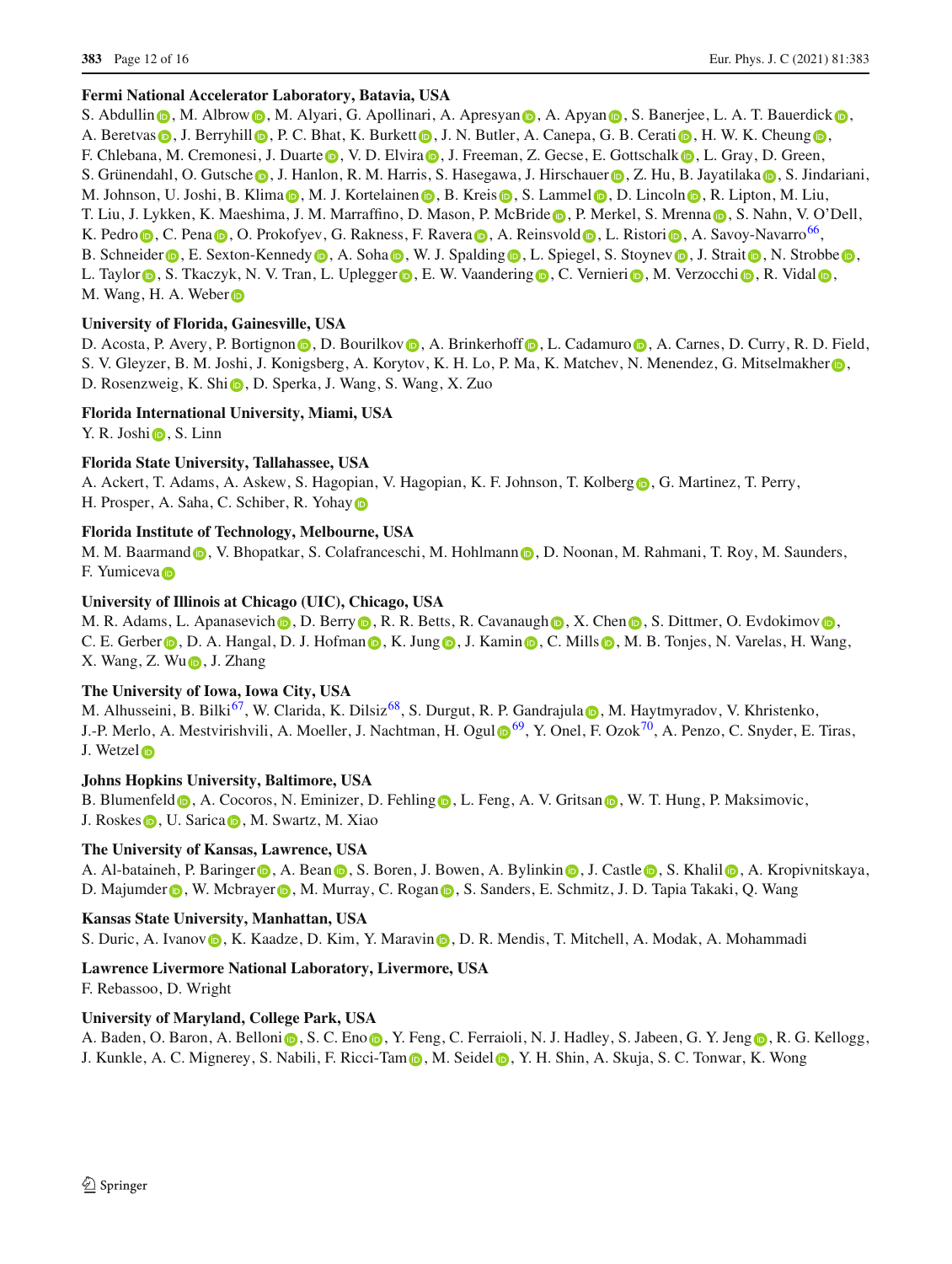#### **Massachusetts Institute of Technology, Cambridge, USA**

D. Abercrombie[,](http://orcid.org/0000-0002-7409-7904) B. Allen **(b**, V. Azzolini, A. Baty **(b**, R. Bi, S. Brandt, W. Busza **(b**, I. A. Cali, M. D'Alfonso **(b**), Z. Demiragli[,](http://orcid.org/0000-0002-6923-293X) G. Gomez Ceballos, M. Goncharov, P. Harris, D. Hsu, M. Hu, Y. Iiyama , M. Klute, D. Kovalskyi **p.** Y.-J. L[e](http://orcid.org/0000-0003-2593-7767)e **D**[,](http://orcid.org/0000-0003-2351-0487) P. D. Luckey, B. Maier, A. C. Mari[n](http://orcid.org/0000-0003-2723-3560)i **D.** C. Mcginn, C. Mironov, S. Narayanan **D**, X. Niu, C. Paus, D. Rankin, C. Roland[,](http://orcid.org/0000-0002-6448-0168) G. Roland, Z. Shi  $\circledcirc$ , G. S. F. Stephans  $\circledcirc$ , K. Sumorok, K. Tatar  $\circledcirc$ , D. Velicanu, J. Wang, T. W. Wang, B. Wyslouc[h](http://orcid.org/0000-0003-3681-0649)<sub>D</sub>

#### **University of Minnesota, Minneapolis, USA**

A. C. Benvenuti<sup>†</sup>[,](http://orcid.org/0000-0002-7427-1079) R. M. Chatterjee, A. Eva[n](http://orcid.org/0000-0003-1770-5309)s **D**, P. Hansen, J. Hiltbrand, Sh. Jain **D**, S. Kalafut, M. Krohn, Y. Kubota, Z. Lesko[,](http://orcid.org/0000-0003-2840-1087) J. Mans **D**, R. Rusack, M. A. Wadud

#### **University of Mississippi, Oxford, USA**

J. G. Acosta, S. Oliveros D

#### **University of Nebraska-Lincoln, Lincoln, USA**

E. Avdeeva[,](http://orcid.org/0000-0003-0068-0395) K. Bloom **D**, D. R. Claes, C. Fangmeier, F. Golf **D**, R. Gonzalez Suarez, R. Kamalieddin, I. Kravchenko **D**, J. Monroy **D**[,](http://orcid.org/0000-0002-7394-4710) J. E. Siado, G. R. Snow, B. Stieger

#### **State University of New York at Buffalo, Buffalo, USA**

A. Godshalk[,](http://orcid.org/0000-0002-5449-2560) C. Harrington, I. Iashvili **(b)**, A. Kharchilava, C. Mclean, D. Nguyen, A. Parker, S. Rappoccio **(b)**, B. Roozbahani

#### **Northeastern University, Boston, USA**

G. Alv[e](http://orcid.org/0000-0003-3163-2169)rson  $\circledcirc$  $\circledcirc$  $\circledcirc$ [,](http://orcid.org/0000-0001-6651-1178) E. Barberis, C. Freer, Y. Haddad  $\circledcirc$ , A. Hortiangtham, G. Madigan, D. M. Morse  $\circledcirc$ , T. Orimoto, A. Tishelman-charny, T. Wamorkar, B. Wang, A. Wisecarver, D. Wood

#### **Northwestern University, Evanston, USA**

S. Bhattacharya[,](http://orcid.org/0000-0002-4099-5968) J. Bueghly, O. Charaf, T. Gunter, K. A. Hahn, N. Odell, M. H. Schmitt  $\bigcirc$ , K. Sung, M. Trovato  $\bigcirc$ , M. Velasco

#### **University of Notre Dame, Notre Dame, USA**

R. Bucci[,](http://orcid.org/0000-0003-2792-0491) N. Dev **D**, R. Goldouzian, M. Hildreth, K. Hurtado Anampa, C. Jessop, D. J. Karmgard, K. Lannon, W. Li, N. Loukas **(p**[,](http://orcid.org/0000-0003-0049-6918) N. Marinelli, F. Meng, C. Mueller, Y. Musienko<sup>39</sup>, M. Planer, R. Ruchti, P. Siddireddy, G. Smith, S. Taron[i](http://orcid.org/0000-0001-5778-3833) **D**, M. Wayne, A. Wightman, M. Wol[f](http://orcid.org/0000-0002-6997-6330) **D**, A. Woodard

#### **The Ohio State University, Columbus, USA**

J. Alimena [,](http://orcid.org/0000-0003-0059-0779) L. Antonelli, B. Bylsma, L. S. Durkin, S. Flowers, B. Francis, C. Hill , W. Ji, T. Y. Ling, W. Luo, B. L. Winer

#### **Princeton University, Princeton, USA**

S. Cooperstein[,](http://orcid.org/0000-0001-6830-3356) P. Elmer **D**, J. Hardenbrook, N. Haubrich, S. Higginbotham, A. Kalogeropoulo[s](http://orcid.org/0000-0003-3444-0314) **D**, S. Kwan, D. Lange, M. T. Lucchini **D**[,](http://orcid.org/0000-0003-3879-5622) J. Luo, D. Marlow **D**, K. Mei **O**, I. Ojalvo, J. Olsen **D**, C. Palmer, P. Piroué, J. Salfeld-Nebgen **D**, D. Stickland  $\bullet$ [,](http://orcid.org/0000-0003-4702-8820) C. Tull[y](http://orcid.org/0000-0001-6771-2174)  $\bullet$ 

### **University of Puerto Rico, Mayaguez, USA**

S. Mali[k](http://orcid.org/0000-0002-6356-2655) **D**, S. Norberg

### **Purdue University, West Lafayette, USA**

A. Barker, V. E. Barne[s](http://orcid.org/0000-0001-6939-3445) **(b**[,](http://orcid.org/0000-0003-3068-3212) S. Das, L. Gutay, M. Jones, A. W. Jung **(b**, A. Khatiwada, B. Mahakud, D. H. Miller, N. Neumeister **(b**[,](http://orcid.org/0000-0001-7568-8477) C. C. Peng, S. Piperov **(b**, H. Qiu, J. F. Schulte **[b**, J. Sun **[b**, F. Wang, R. Xiao, W. Xie

#### **Purdue University Northwest, Hammond, USA**

T. Cheng, J. Dolen, N. Parashar

#### **Rice University, Houston, USA**

Z. Chen **O**[,](http://orcid.org/0000-0002-3572-5701) K. M. Ecklund **O**, S. Freed, F. J. M. Geurts **O**, M. Kilpatrick, Arun Kumar, W. Li, B. P. Padley **O**, R. Redjimi, J. Roberts[,](http://orcid.org/0000-0001-8784-5134) J. Rorie, W. Shi **D**, Z. Tu **D**, A. Zhang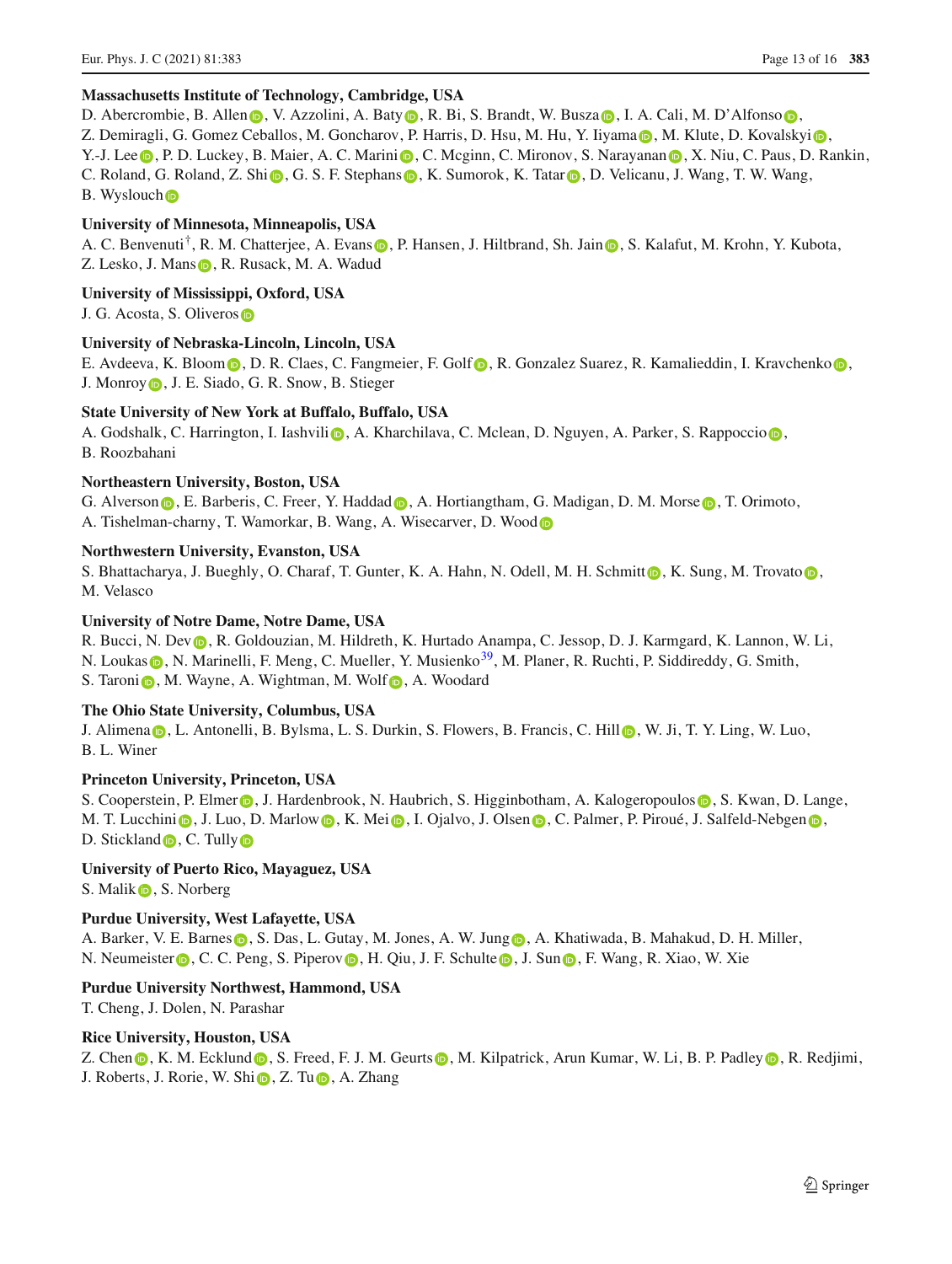### **University of Rochester, Rochester, USA**

A. Bodek **D.** P. de Barbaro[,](http://orcid.org/0000-0003-0409-0341) R. Demina, Y.t. Duh, J. L. Dulemba, C. Fallon, T. Ferbel, M. Galanti, A. Garcia-Bellido, J. Ha[n](http://orcid.org/0000-0002-3239-4281) **D**, O. Hindrichs, A. Khukhunaishvili, E. Ranken, P. Tan, R. Taus

# **The Rockefeller University, New York, USA**

R. Ciesielski **D**[,](http://orcid.org/0000-0001-9422-9129) K. Goulianos

### **Rutgers, The State University of New Jersey, Piscataway, USA**

B. Chiarito[,](http://orcid.org/0000-0002-2831-463X) J. P. Chou , Y. Gershtein , E. Halkiadakis , A. Hart, M. Heindl , E. Hughes, S. Kaplan,

R. Kunnawalkam Elayavalli, S. Kyriacou, I. Laflotte, A. Lat[h](http://orcid.org/0000-0003-0228-9760) **D**[,](http://orcid.org/0000-0001-7616-2573) R. Montalvo, K. Nash, M. Osherson, H. Saka **D**,

S. Salu[r](http://orcid.org/0000-0002-8856-7401) **D**[,](http://orcid.org/0000-0002-4995-9285) S. Schnetzer, D. Sheffield, S. Somalwar **D**, R. Stone, S. Thomas, P. Thomassen

### **University of Tennessee, Knoxville, USA**

H. Achar[y](http://orcid.org/0000-0003-1252-6213)a, A. G. Delannoy **D**, J. Heideman, G. Riley, S. Spanier

### **Texas A&M University, College Station, USA**

O. B[o](http://orcid.org/0000-0002-0137-136X)uhali  $\mathbb{O}^{71}$ , A. Celik, M. Dalchenko  $\mathbb{O}$ , M. De Mattia, A. Delgado, S. Dildick, R. Eusebi, J. Gilmore, T. Huang, T. Kamon<[s](http://orcid.org/0000-0002-8420-1488)up>72</sup>, S. Luo, D. Marley, R. Mueller, D. O[v](http://orcid.org/0000-0001-9497-5471)erton, L. Perniè, D. Rathjens  $\bigcirc$ , A. Safonov  $\bigcirc$ 

### **Texas Tech University, Lubbock, USA**

N. Akchurin, J. Damgov, F. D[e](http://orcid.org/0000-0002-3388-8339) Guio, P. R. Dudero, S. Kunori, K. Lamichhane, S. W. Lee **D**., T. Mengke, S. Muthumuni, T. Peltola [,](http://orcid.org/0000-0002-4732-4008) S. Undleeb, I. Volobouev, Z. Wang, A. Whitbeck

### **Vanderbilt University, Nashville, USA**

S. Greene[,](http://orcid.org/0000-0003-1550-5223) A. Gurrola, R. Janjam, W. Johns, C. Maguire, A. Melo, H. Ni, K. Padeken, F. Romeo, P. Sheldon (D, S. Tuo, J. Velkovska $\bullet$  $\bullet$  $\bullet$ [,](http://orcid.org/0000-0003-1423-5241) M. Verwei[j](http://orcid.org/0000-0002-1504-3420) $\bullet$ , Q. Xu $\bullet$ 

### **University of Virginia, Charlottesville, USA**

M. W. Arenton[,](http://orcid.org/0000-0003-3644-8627) P. Barria **(b**, B. Cox, R. Hirosky **b**, M. Joyce, A. Ledovskoy, H. Li **b**, C. Neu **b**, T. Sinthuprasith, Y. Wang, E. Wolfe, F. Xia

### **Wayne State University, Detroit, USA**

R. Harr **D**[,](http://orcid.org/0000-0002-4484-9431) P. E. Karchin, N. Poudya[l](http://orcid.org/0000-0003-4278-3464) **D**, J. Sturdy **D**, P. Thapa, S. Zaleski

### **University of Wisconsin-Madison, Madison, WI, USA**

J. Buchanan[,](http://orcid.org/0000-0003-3043-1090) C. Caillol, D. Carlsmith  $\circledcirc$ , S. Das[u](http://orcid.org/0000-0001-5993-9045)  $\circledcirc$ , I. De Bruyn  $\circledcirc$ , L. Dodd  $\circledcirc$ , B. Gomber<sup>73</sup>, M. Grothe, M. Herndon  $\circledcirc$ , A. Hervé[,](http://orcid.org/0000-0003-1287-1471) U. Hussain, P. Klabbers **(D**, A. Lanaro, K. Long, R. Loveless, T. Ruggles, A. Savin, V. Sharma **(D**, N. Smith, W. H. Smit[h](http://orcid.org/0000-0003-3195-0909) **D**, N. Woods

# <span id="page-13-0"></span>† **Deceased**

- <span id="page-13-1"></span>1: Also at Vienna University of Technology, Vienna, Austria
- <span id="page-13-3"></span><span id="page-13-2"></span>2: Also at IRFU, CEA, Université Paris-Saclay, Gif-sur-Yvette, France
- <span id="page-13-4"></span>3: Also at Universidade Estadual de Campinas, Campinas, Brazil
- <span id="page-13-6"></span><span id="page-13-5"></span>4: Also at Federal University of Rio Grande do Sul, Porto Alegre, Brazil
- 5: Also at Université Libre de Bruxelles, Brussels, Belgium
- 6: Also at University of Chinese Academy of Sciences, Beijing, China
- <span id="page-13-8"></span><span id="page-13-7"></span>7: Also at Institute for Theoretical and Experimental Physics named by A.I. Alikhanov of NRC 'Kurchatov Institute', Moscow, Russia
- <span id="page-13-10"></span><span id="page-13-9"></span>8: Also at Joint Institute for Nuclear Research, Dubna, Russia
- <span id="page-13-13"></span><span id="page-13-12"></span><span id="page-13-11"></span>9: Now at Cairo University, Cairo, Egypt
- 10: Also at Fayoum University, El-Fayoum, Egypt
- 11: Now at British University in Egypt, Cairo, Egypt
- 12: Now at Ain Shams University, Cairo, Egypt
- <span id="page-13-14"></span>13: Also at Department of Physics, King Abdulaziz University, Jeddah, Saudi Arabia
- <span id="page-13-15"></span>14: Also at Université de Haute Alsace, Mulhouse, France
- <span id="page-13-16"></span>15: Also at Skobeltsyn Institute of Nuclear Physics, Lomonosov Moscow State University, Moscow, Russia
- 16: Also at Tbilisi State University, Tbilisi, Georgia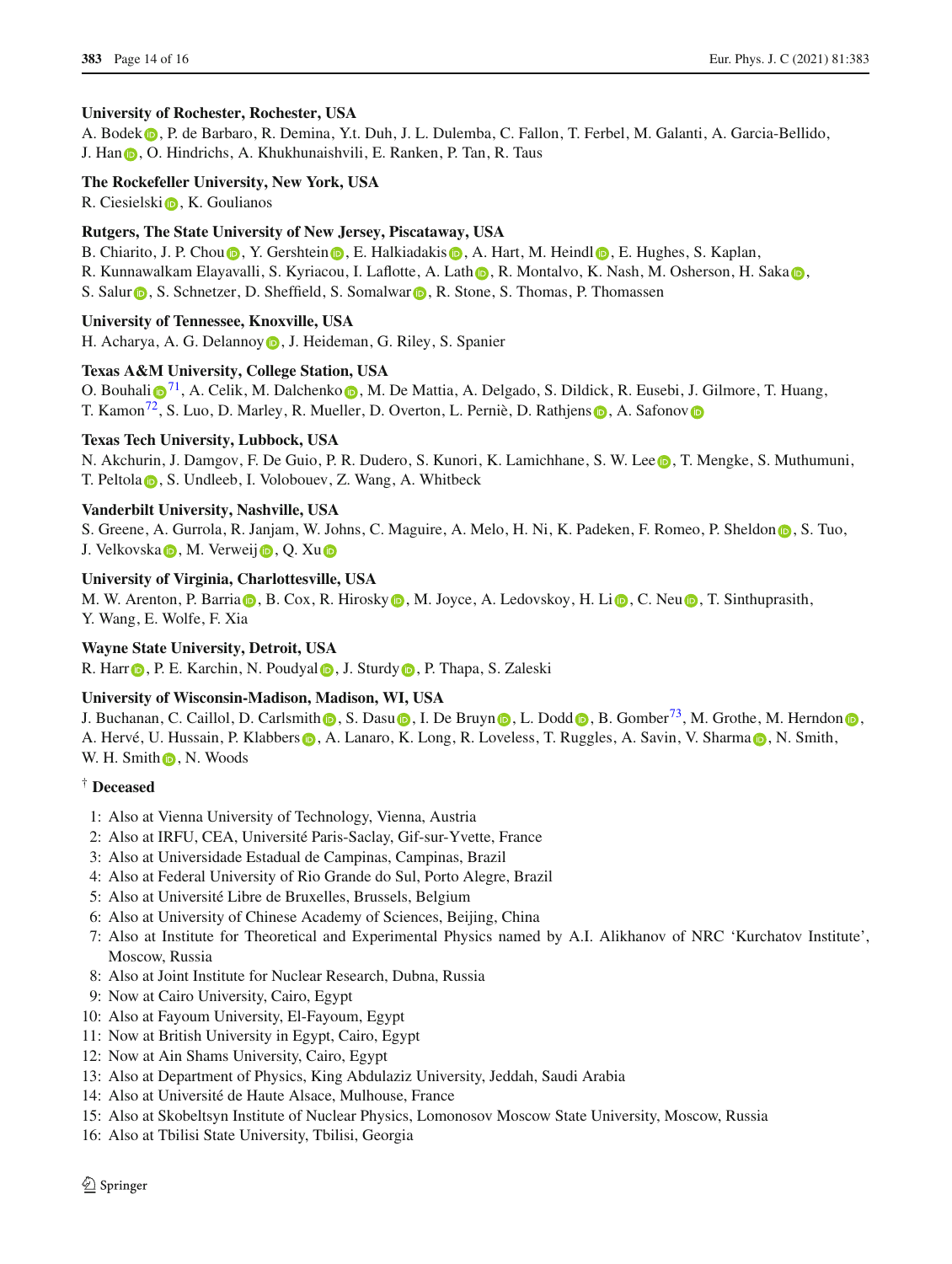- <span id="page-14-1"></span><span id="page-14-0"></span>17: Also at CERN, European Organization for Nuclear Research, Geneva, Switzerland
- <span id="page-14-3"></span><span id="page-14-2"></span>18: Also at RWTH Aachen University, III. Physikalisches Institut A, Aachen, Germany
- <span id="page-14-4"></span>19: Also at University of Hamburg, Hamburg, Germany
- 20: Also at Brandenburg University of Technology, Cottbus, Germany
- 21: Also at Institute of Physics, University of Debrecen, Debrecen, Hungary, Debrecen, Hungary
- 22: Also at Institute of Nuclear Research ATOMKI, Debrecen, Hungary
- <span id="page-14-6"></span><span id="page-14-5"></span>23: Also at MTA-ELTE Lendület CMS Particle and Nuclear Physics Group, Eötvös Loránd University, Budapest, Hungary, Budapest, Hungary
- <span id="page-14-7"></span>24: Also at IIT Bhubaneswar, Bhubaneswar, India
- <span id="page-14-8"></span>25: Also at Institute of Physics, Bhubaneswar, India
- <span id="page-14-9"></span>26: Also at Shoolini University, Solan, India
- <span id="page-14-10"></span>27: Also at University of Visva-Bharati, Santiniketan, India
- <span id="page-14-11"></span>28: Also at Isfahan University of Technology, Isfahan, Iran
- <span id="page-14-12"></span>29: Also at Plasma Physics Research Center, Science and Research Branch, Islamic Azad University, Tehran, Iran
- <span id="page-14-13"></span>30: Also at Italian National Agency for New Technologies, Energy and Sustainable Economic Development, Bologna, Italy
- <span id="page-14-14"></span>31: Also at Università degli Studi di Siena, Siena, Italy
- <span id="page-14-15"></span>32: Also at Scuola Normale e Sezione dell'INFN, Pisa, Italy
- <span id="page-14-16"></span>33: Also at Department of Physics, Kyung Hee University, Seoul, Korea
- <span id="page-14-17"></span>34: Also at Riga Technical University, Riga, Latvia
- <span id="page-14-18"></span>35: Also at International Islamic University of Malaysia, Kuala Lumpur, Malaysia
- <span id="page-14-20"></span><span id="page-14-19"></span>36: Also at Malaysian Nuclear Agency, MOSTI, Kajang, Malaysia
- 37: Also at Consejo Nacional de Ciencia y Tecnología, Mexico City, Mexico
- <span id="page-14-22"></span><span id="page-14-21"></span>38: Also at Warsaw University of Technology, Institute of Electronic Systems, Warsaw, Poland
- 39: Also at Institute for Nuclear Research, Moscow, Russia
- <span id="page-14-23"></span>40: Now at National Research Nuclear University 'Moscow Engineering Physics Institute' (MEPhI), Moscow, Russia
- <span id="page-14-24"></span>41: Also at St. Petersburg State Polytechnical University, St. Petersburg, Russia
- <span id="page-14-25"></span>42: Also at University of Florida, Gainesville, USA
- <span id="page-14-26"></span>43: Also at Budker Institute of Nuclear Physics, Novosibirsk, Russia
- <span id="page-14-27"></span>44: Also at Faculty of Physics, University of Belgrade, Belgrade, Serbia
- <span id="page-14-28"></span>45: Also at University of Belgrade, Faculty of Physics and VINCA Institute of Nuclear Sciences, Belgrade, Serbia
- <span id="page-14-29"></span>46: Also at INFN Sezione di Pavia *<sup>a</sup>*, Università di Pavia *<sup>b</sup>*, Pavia, Italy
- <span id="page-14-30"></span>47: Also at National and Kapodistrian University of Athens, Athens, Greece
- <span id="page-14-31"></span>48: Also at Universität Zürich, Zurich, Switzerland
- 49: Also at Stefan Meyer Institute for Subatomic Physics, Vienna, Austria
- <span id="page-14-32"></span>50: Also at Adiyaman University, Adiyaman, Turkey
- <span id="page-14-34"></span><span id="page-14-33"></span>51: Also at Istanbul Aydin University, Application and Research Center for Advanced Studies (App. & Res. Cent. for Advanced Studies), Istanbul, Turkey
- 52: Also at Mersin University, Mersin, Turkey
- <span id="page-14-37"></span><span id="page-14-36"></span><span id="page-14-35"></span>53: Also at Piri Reis University, Istanbul, Turkey
- 54: Also at Ozyegin University, Istanbul, Turkey
- 55: Also at Izmir Institute of Technology, Izmir, Turkey
- <span id="page-14-40"></span><span id="page-14-39"></span><span id="page-14-38"></span>56: Also at Marmara University, Istanbul, Turkey
- 57: Also at Kafkas University, Kars, Turkey
- 58: Also at Istanbul University, Istanbul, Turkey
- <span id="page-14-43"></span><span id="page-14-42"></span><span id="page-14-41"></span>59: Also at Istanbul Bilgi University, Istanbul, Turkey
- 60: Also at Hacettepe University, Ankara, Turkey
- <span id="page-14-44"></span>61: Also at Rutherford Appleton Laboratory, Didcot, UK
- <span id="page-14-45"></span>62: Also at School of Physics and Astronomy, University of Southampton, Southampton, UK
- <span id="page-14-46"></span>63: Also at Monash University, Faculty of Science, Clayton, Australia
- <span id="page-14-47"></span>64: Also at Bethel University, St. Paul, Minneapolis, USA, St. Paul, USA
- <span id="page-14-48"></span>65: Also at Karamanoğlu Mehmetbey University, Karaman, Turkey
- <span id="page-14-49"></span>66: Also at Purdue University, West Lafayette, USA
- 67: Also at Beykent University, Istanbul, Turkey, Istanbul, Turkey